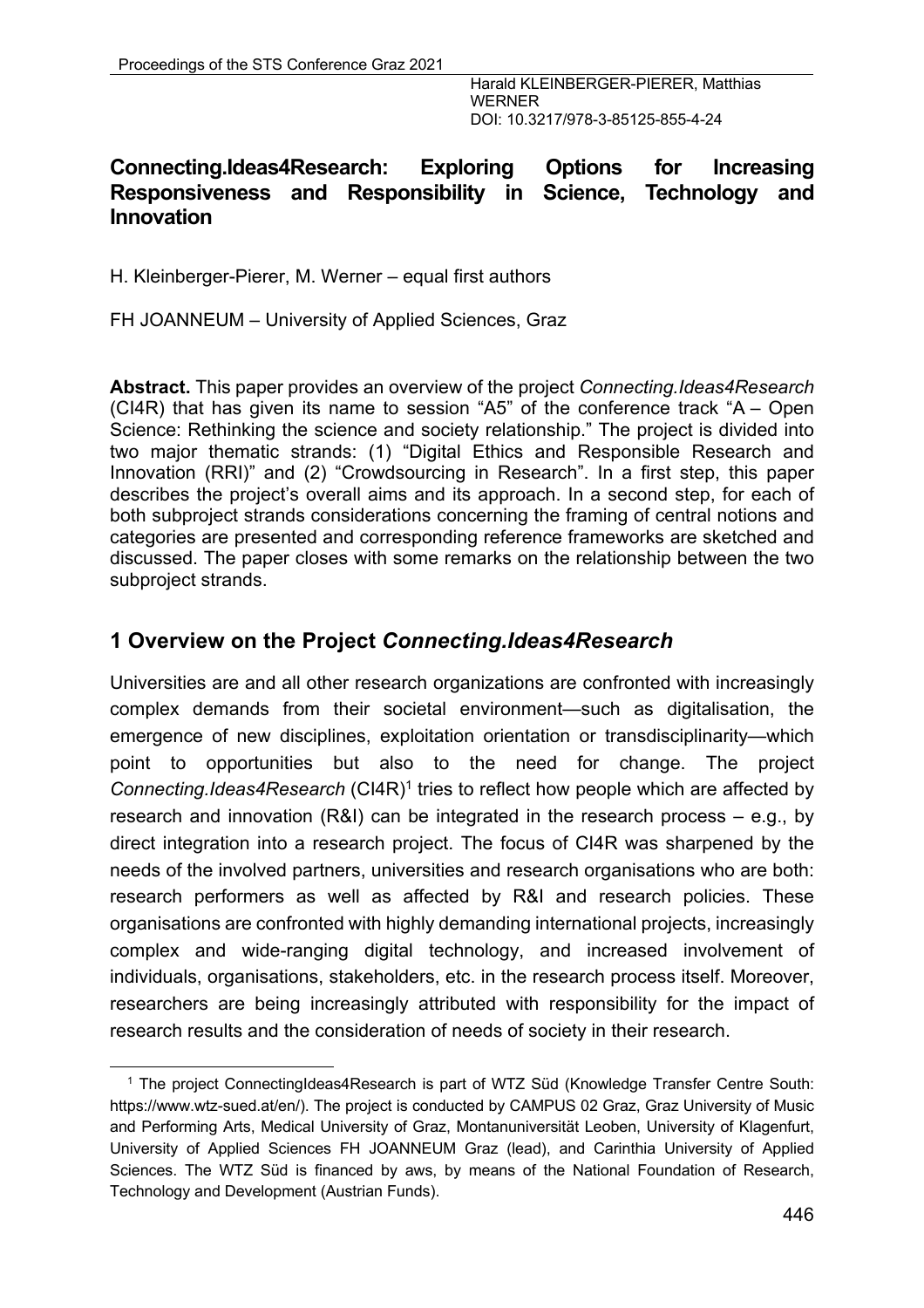In the project CI4R we approach these topics from two perspectives and in two separate subproject strands: (1) Digital Ethics & Responsible Research and Innovation (RRI); (2) Crowdsourcing in Research. The *Digital Ethics & RRI subproject* undertakes the examination of ethical implications of digitalisation for research practice (and research organisation). The *Crowdsourcing subproject* focuses on the integration of specific professional groups or other directly affected groups like patients in the process of identifying relevant research questions as well as in the generation of new ideas for solutions for practical problems.

The CI4R project is designed as a knowledge transfer project between the partners as well as other involved higher education institutions, (research) organizations and stakeholders. This major characteristic given, the project organizes knowledge flows concerning the project topics and to enable mutual learning—between the participating partners as well as by learning from external expertise. Also, by opening its project events and activities to external audiences, the project aims at practicing knowledge transfer and networking along the whole project life cycle, not only at the end of the project. The results represent the learnings of all partners as well as the preparation and promotion of findings for implementation. Rather than trying to address its topics exhaustively in all details, the project takes a pragmatic approach to its subjects: The topics that are addressed in the project are derived from concrete issues and interests at the participating organisations rather than by theoretically driven considerations.

### **1.1Digital Ethics and RRI**

In the last years, not only in academia but also in more popular or policy related debates ethical issues related to digitalization are increasingly being discussed. In the face of polarization, hate and fake news in social media, of the power and practices of big (quasi-)monopolized platform tech companies, or of the rise of automated decision making and machine learning algorithms, it is obvious that there is a need to discuss how we want to live with digital technologies, to which intentions they should be applied, and how these technologies should be designed (cf. exemplarily Werthner et al. 2019, Nida-Rümelin/Weidenfeld 2018, Spiekermann 2019, Zuboff 2019). While the scope of topics addressed in these debates goes far beyond the notion of digital ethics that can be applied in the context of this project, these debates underline the claim that universities and universities of applied sciences – as important actors in innovation systems – must be responsive to such public debates and concerns.

In academic discourse ethical consideration of information and communication technologies (ICTs) and digitalisation has received growing attention in the last years, and a lot of research projects and literature has been produced focusing on ethically relevant impact of ICTs in society, economy or the environment (cf. Reijers et al. 2018,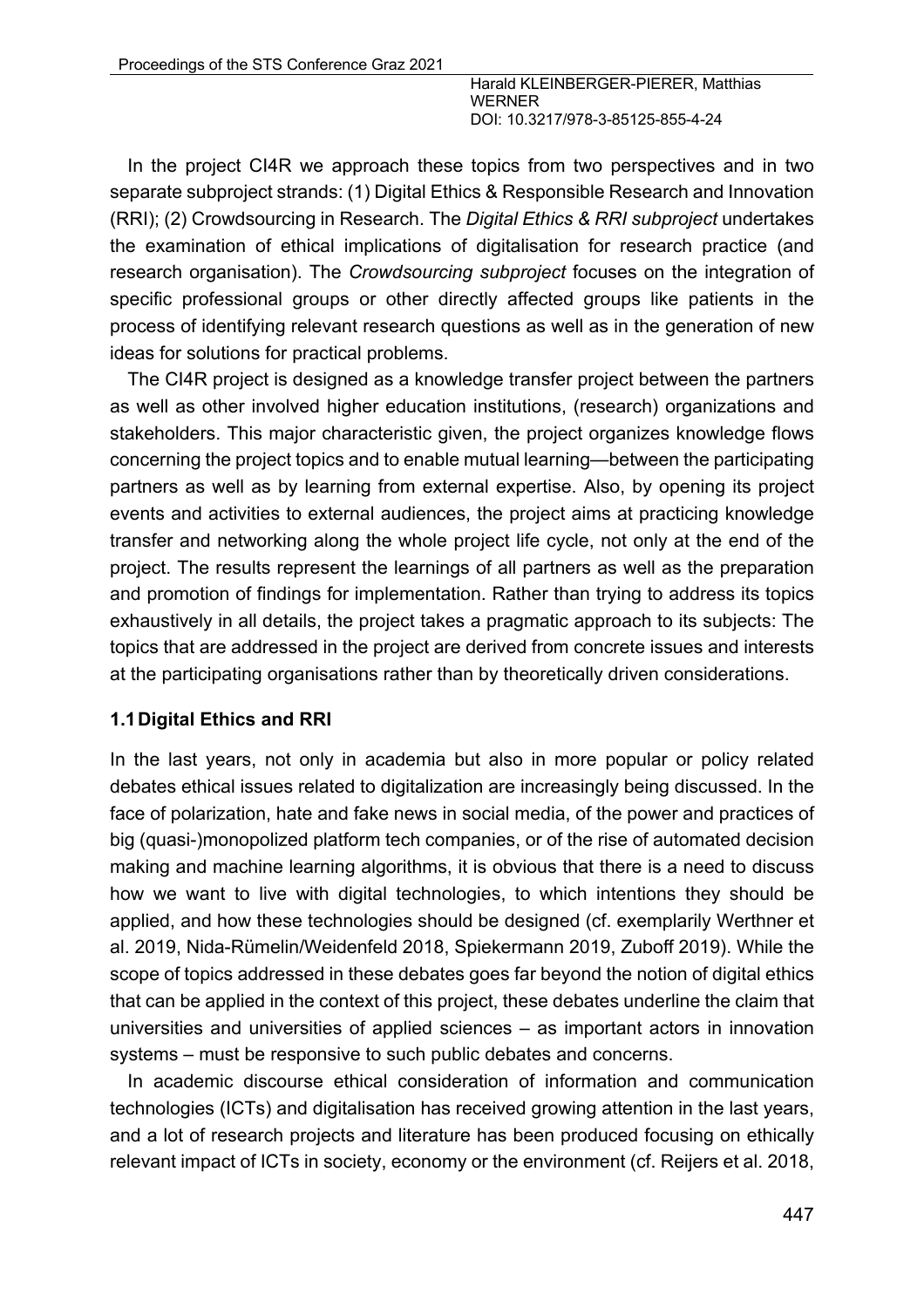Mittelstadt 2019, Bogner 2013). Evolving from information ethics<sup>2</sup> the general perspective of digital ethics is quite broad: Based on the observation that in information societies it has become impossible to assume separated online or offline spheres of life, digital ethics in principle means no less than to address the (morally relevant) "impact of ICT on society and the environment" (Capurro 2009, also cf. Capurro 2017, pp. 187 ff.)—or to be more general: "What kind of mature information societies do we want to build? What is our *human project* for the digital age? (Floridi 2018, p. 2). Floridi also points to the entanglement of digital ethics with digital regulation and digital governance: These fields should be seen complementary to each other, and their distinctive normative approaches should be recognised. Ethics of the digital should be understood as the study of moral problems relating to data and information, to algorithms as well as to problems of corresponding practices and infrastructures, in order to identify morally good orientation or solutions. In this sense, digital ethics produces knowledge for the moral underpinning and shaping of digital governance (ibid., pp. 2ff.).

Beside this ethics boom in the last years the Responsible Research and Innovation (RRI) approach came up and has widely been adopted (von Schomberg 2011, cf. Stahl et al. 2014). Representing one of the central "keys" of RRI, ethics takes a prominent role in this influential concept. Additionally, ethical argumentation has been widely used in technology policies in the last years and ethical advisory is in many cases being requested by policy makers (cf. Bogner 2013). Regardless its popularity for scholars in innovation research or science and technology studies or for policy makers, it has to be acknowledged that the RRI approach is adopted by scientists overall with some more reservation. Also, regarding implementations in different fields of research as well as in different kinds of R&I conducting organisations there is a wide range of interpretations of the meaning of doing science with and/or for society (Carrier/Gartzlaff 2020).

This overview illustrates the need to narrow the scope of the digital ethics subproject and the notion of "digital ethics" that shall be applied. Given the project's main character as a cooperative knowledge transfer project, this narrowing also has to reflect the specific situations at the participating universities, their profiles and interests. These considerations have led to a rather pragmatic perspective and understanding of digital ethics for our project:

*The focus in the digital ethics and RRI project stream is to explore ethical challenges for research practice (and research organisation) in the context of digitalisation.*

<sup>&</sup>lt;sup>2</sup> And its neighbouring disciplines like computer ethics, media ethics, data ethics, ethics of technology, and likewise.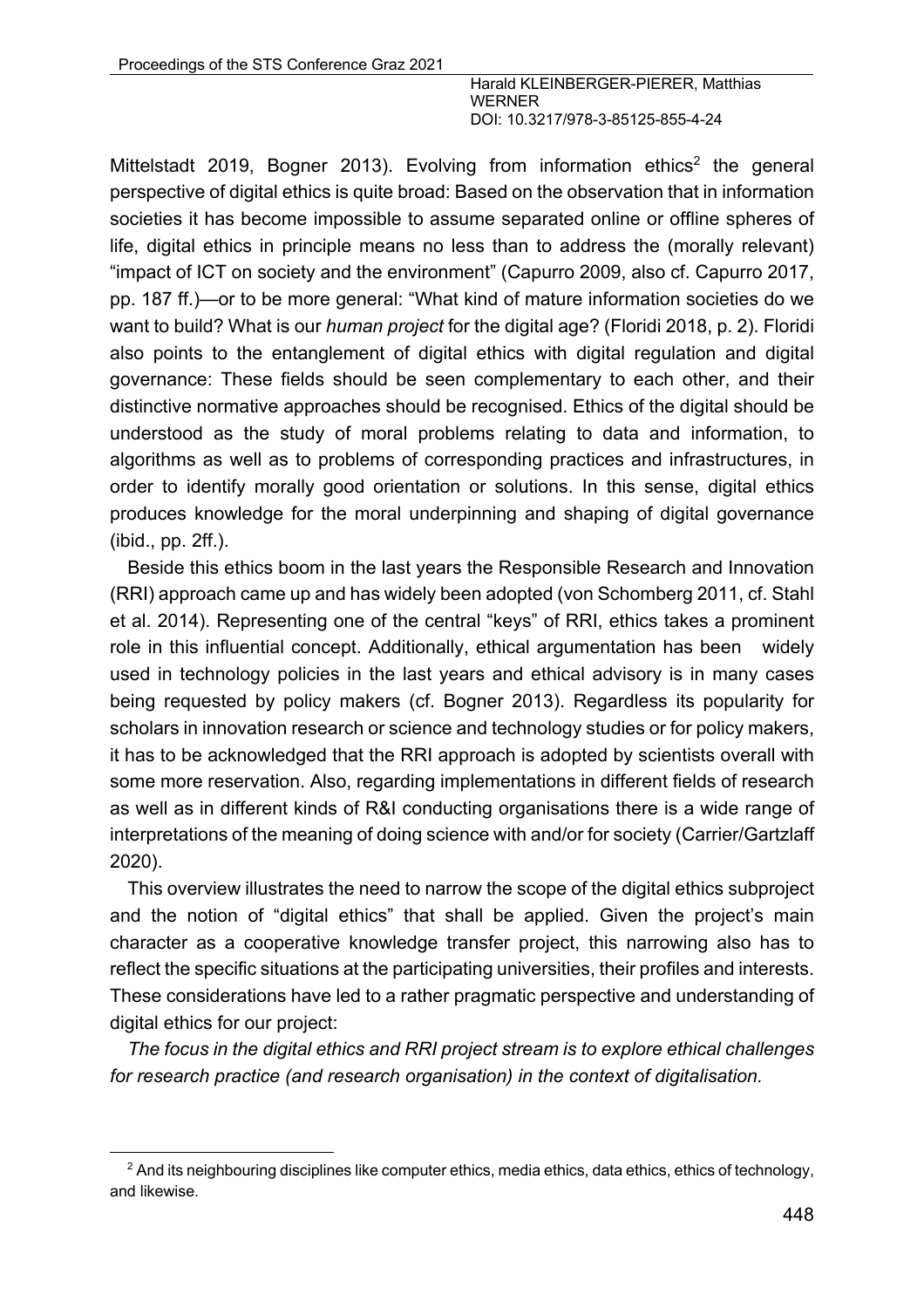Corresponding major interest of our activities can be expressed by the following questions:

- In which ways are we (as universities / universities of applied sciences) confronted with digitalisation related ethical challenges in our research and innovation activities?
- And how can we put ourselves in a position to be able to deal with such challenges adequately?

#### **1.2Crowdsourcing in Research**

The core idea of the substream on crowdsourcing in research is to analyse the process of generating innovative research topics and questions in collaboration with practitioners. This is done in a participative approach with a variety of methods and disciplines. To this end, four exemplary and interdisciplinary use-cases from the fields of medicine, physiotherapy, music pedagogy and architecture were set up. All of these four use cases are collaborating with a specific "community of practice"3 from their field (="crowd"). The use cases address specific professional groups from their field as well as other relevant groups (e.g., patients, users) that are directly affected by research content and results, but that typically not have the opportunity to co-design research projects.

The groups addressed differ from use case to use case; and different methods have been used to get in contact and work with the specific target groups. In addition, the "crowds" addressed by the four use cases are very different (by size, motivation, shared understanding, level of academic training, access to research and infrastructure, etc.). Some of them are very homogeneous, while other groups are not easily identified as a "community of practice" in the first place.

*The focus of in the Crowdsourcing for research project stream is to experiment and learn in practice and identify challenges in an interdisciplinary diverse setting with practitioners and their "Community of practice".*

This diverse setting of the projects made it necessary to find a practical working definition of "Crowdsourcing" as a method for research that suits the interdisciplinary and multi-methodological character of this knowledge transfer project. Therefore, in this paper the reference framework of "Crowdsourcing" that underlines the project will be shortly presented and discussed.

<sup>&</sup>lt;sup>3</sup> The definition of "community of practice" follows largely the definition by Wenger-Trayner (2015) "Communities of practice are groups of people who share a concern or a passion for something they do and learn how to do it better as they interact regularly." This term was coined in the early 1990s in several publications by Etienne Wenger, William Snyder, Jean Lave and others.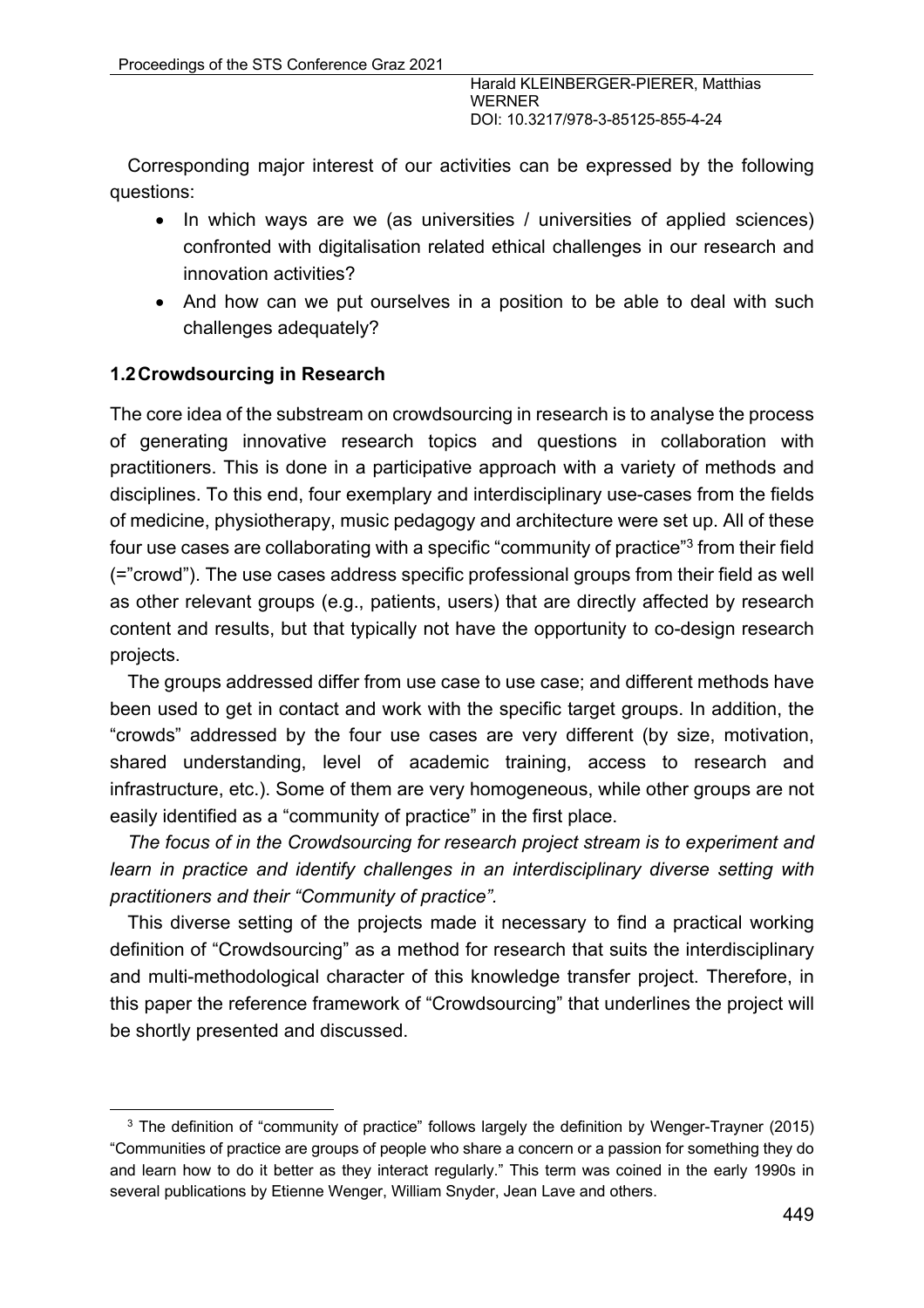# **2 Digital Ethics and RRI**

According to the project's narrowed notion and approach to digital ethics at universities and universities of applied sciences, as described in chapter 1, we want to present some considerations concerning reference points for the development of suitable perspectives on digital ethics and RRI at our organisations.

At first glance, new ethical challenges of universities' research activities in the context of digitalisation can be seen on two levels:

First of all, the results of scientific research and innovation activities might prove to be an issue. In the last years, the enormous *impact* of the digital technologies in almost all spheres of our lives has become visible. Especially potentially negative impacts point to the problem of responsibility and accountability in research and innovation.<sup>4</sup> While negative effects are to be avoided, certainly chances shall be used, and positive impact must be realised. Already this rough juxtaposition between negative and positive impact points to the fact that societal expectations on science, technology and innovation (STI) are in many cases quite variable: The valuation of potential effects will highly depend on one's value orientations and interest (and also on individual concern or involvement in decision making).5 Secondly, besides such an *output* (or *outcome*) *oriented view* the R&D *processes* themselves prove to have normative implications: E.g., digitalised R&D practice is increasingly based on big mounds of data (and produces big mounds of data). Therefore, suitable arrangements for an appropriate handling of such big data sets have to be established. This applies to the handling of personal data, but also the access to the research data, possibilities to re-use data and data provenance.

Re-framing the distinction between output and process orientation can stress that the focus of digital ethics in the context of scientific research and R&I is not limited to ICT development and engineering disciplines: Regarding *objects of research*, technologies of digitalisation may be subject to ethical consideration as well as their embedding in societal practices, their adoption by users or emerging demands for regulation. Ethical implications will be easier to attribute with increasing application readiness of technology, and specific areas and goals of applications, as well as organisational forms, emerging economic models, societal adaptations to (or drivers

<sup>4</sup> Albeit, it has to be acknowledged that the field of ICTs and digitalisation rather than in universities the main drivers of technology development will be found in commercial environments.

<sup>5</sup> For the differentiation of effects as intended/unintended, expected/non-expected, desirable/nondesirable (and corresponding implications) see Gloede 2007.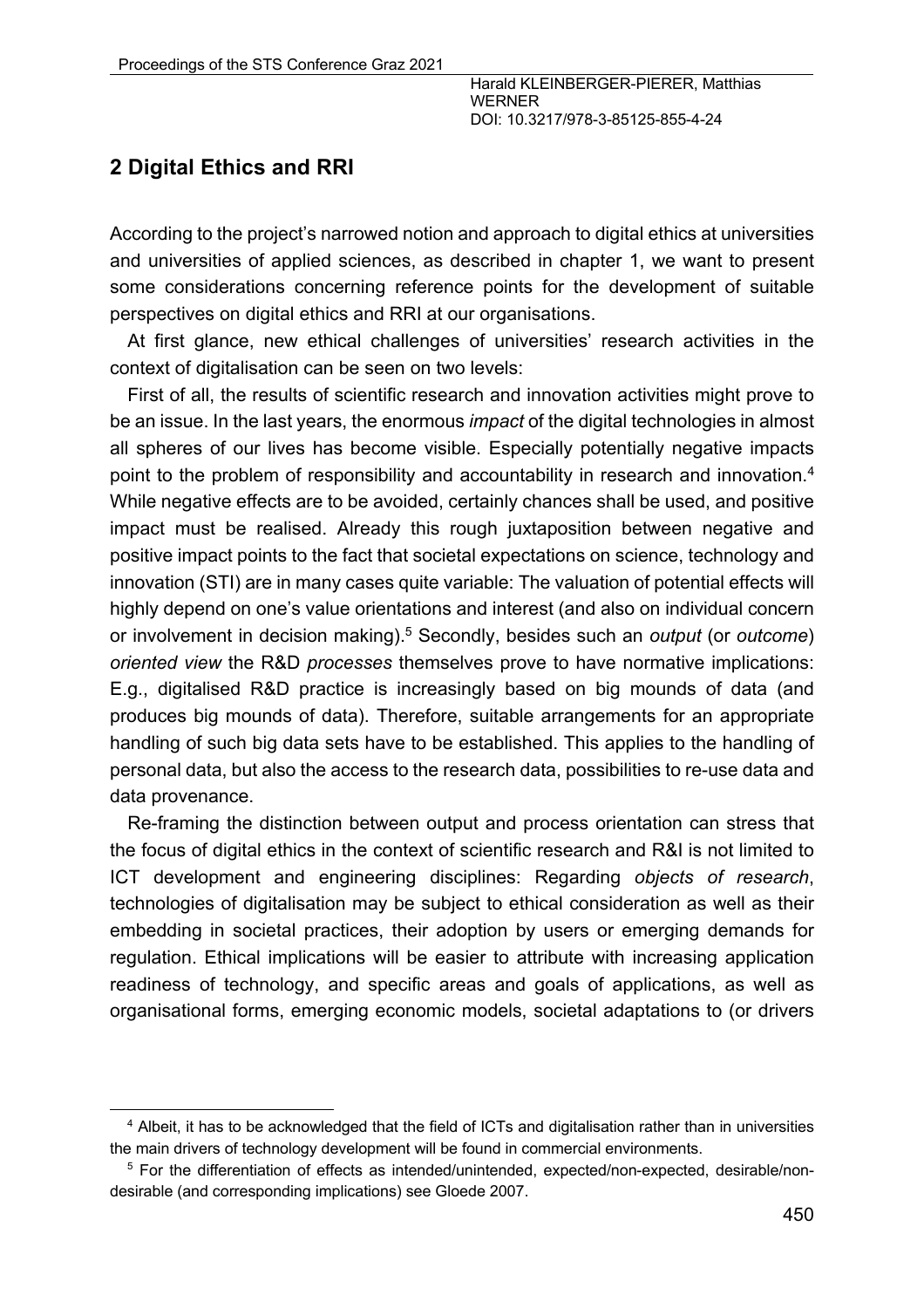of) applications or regulative frameworks can be investigated from an ethical<sup>6</sup> same time, digitalisation alters the *methods* with which scientific knowledge and new technology is being produced. Digitalisation and data driven changes in research methods are not restricted to technoscientific disciplines but do also affect social sciences and humanities, as it is reflected in notions like digital humanities.

These considerations show that in the context of digitalisation universities face challenges that apply to different dimensions of their R&I activities. Also, it becomes clear that such ethical challenges in principle may occur in all disciplines or fields of R&I and are not limited to computing departments and related engineering disciplines.

#### **2.1 Research Ethics and Ethics in R&I**

As described at the beginning, in our project we are not aiming at giving answers to ethical questions in the context of digitalisation and research. We rather aim at identifying options to prepare our organisations to become able to (better) address such issues in future STI activities. With reference to the different dimensions sketched above a closer look at understandings of research ethics and ethical consideration of impact of STI can help to identify and assess suitable approaches for our leading questions.

Reijers et al. (2018) distinguish in their literature review two research paradigms and corresponding ethical approaches: "traditional" research (and "traditional" research ethics) on the one hand, and research and innovation (and ethics in R&I) on the other hand. Insofar R&I is being characterised by its guiding interest in application (and thereby in intervention into its societal, economical, or natural environment), ethics in R&I needs to take an outcome or impact-oriented perspective. In contrast, the focus of traditional research ethics is primarily seen in proper research conduct: Traditional research ethics are perceived as a "professional ethics of researchers, including for instance considerations of scientific integrity and treatment of human subjects in experiments" (ibid, p. 1438). As digitalization related activities at universities and universities of applied sciences certainly cannot be limited to one of these two paradigms, both branches of ethical consideration are relevant in our context and may provide productive connections and insights.<sup>7</sup>

<sup>&</sup>lt;sup>6</sup> Digital ethics, understood as applied ethics investigating the moral problems in regard to digital technologies and corresponding practices and regulation (see chapter 1), can largely be assigned to this dimension.

 $<sup>7</sup>$  It is obvious that the distinction proposed by Reijers et al. roughly reproduces the distinction between</sup> basic research on the hand and application oriented research and technology development on the other hand. Of course, this distinction has to be seen as opposing two ideal types. For a similar approach to ethical assessment in R&I see Brey et al. 2015.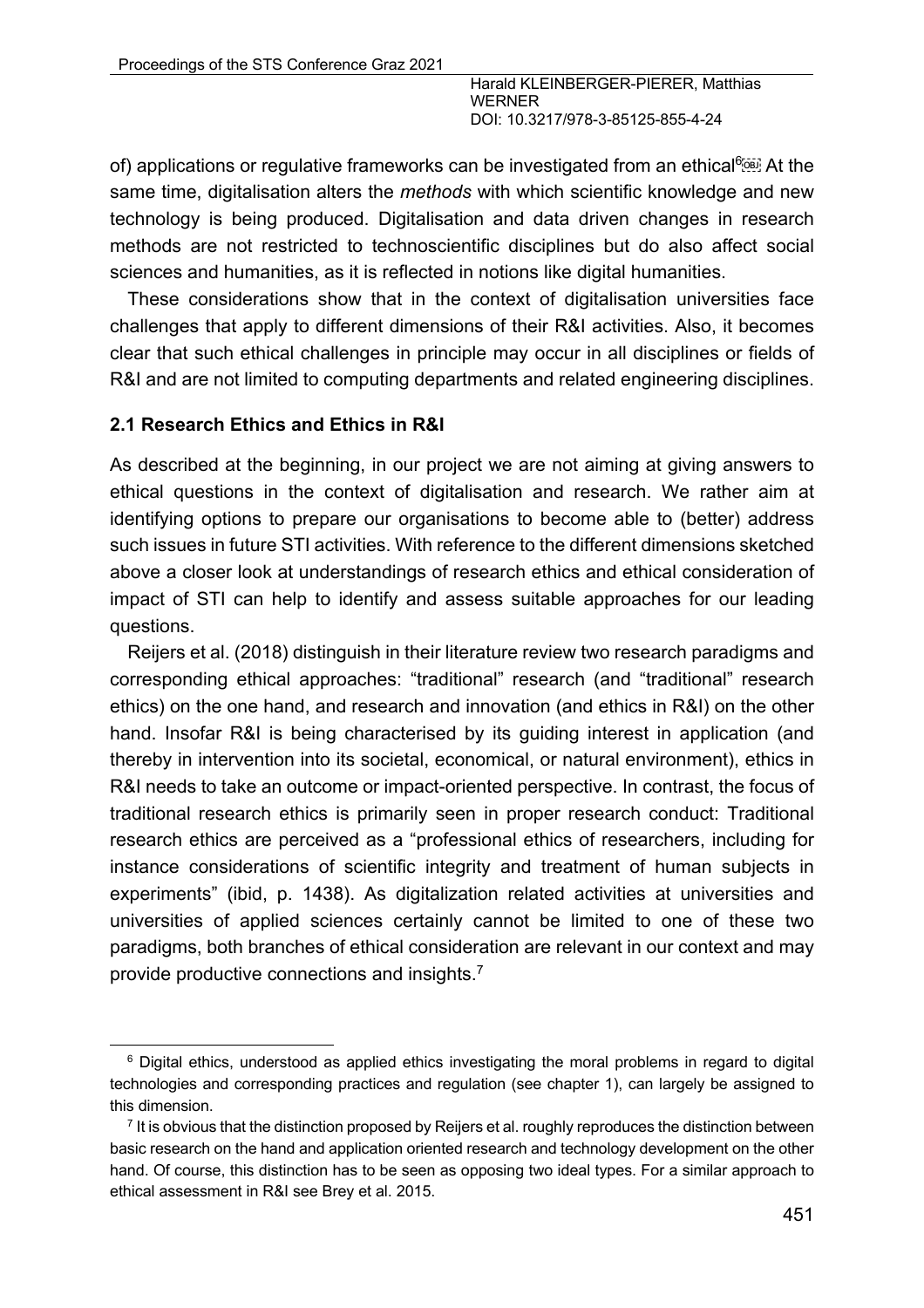Reijers et al. also point to problems of conflicting values in the normative assessment of impacts of R&I. Value conflicts may be grounded in different ethical claims that apply to a subject—e.g., privacy and security in the field of security technologies. But check lists or principled approaches to research ethics often do not give orientation for weighting or prioritizing in value conflicts (ibid., p. 1457). Additionally, ambiguity in the normative assessment of impacts may occur from very general or abstract value orientations: Referring to very fundamental values, like human rights, has the potential of being highly agreeable; on the other hand, especially in cases of conflict such fundamental value references can show a significant interpretive flexibility and are not necessarily able to ensure shared problem views or even solutions.<sup>8</sup>

Concerning the impacts of R&I, ethics assessments are well established on different levels like research organisations, national funding organisations, project funding by the EC9. Another way of addressing impacts of R&I projects (and R&I policies) may be accompanying Ethical, Legal, Social Aspects (ELSA) and Ethical, Legal, Social Impact (ELSI) usefulness, both approaches have in common that the ethics related activities keep in a way detached from the actual research practice: In case of ethics assessments by or for institutional review boards this applies as ethics assessments typically are done ex-ante. And in case of accompanying research limitations may arise because commonly such studies are conducted by separated sub-teams that do not directly contribute to the R&I activities and look on its objects from outside (Stahl et al. 2019).

### **2.2 Implications for the Project**

For our CI4R project, we try to reflect these considerations in the project's specific working formats. In a first series of roundtable discussions, we analysed current topics and issues in our organisations with respect to ethics, research and digitalization: Promoting and Communicating RRI; Ethical Aspects of Video Recordings of Teaching Situations; Application of Machine Learning Methods in Health-Related Research; Ethics Assessment Schemes for Digitalization Related Research; Design, Technology and Ethics of Online Exams. The chosen topics can be attributed to specific aspects of the distinctions discussed above, as they address different problem dimensions, types of actors or fields for action.

Based on the evaluation of the round table discussions, in a small series of more implementation-oriented workshops we want to identify options and starting points for

<sup>&</sup>lt;sup>8</sup> To point to the gap between reference to very basal value orientations and demands for practical orientation for action is of course not very new, see for example Pimple 2002.

<sup>&</sup>lt;sup>9</sup> E.g., as ethics self-assessments done by researchers in the course of funding proposals; and/or as decisions or consultancy by ethics boards or committees.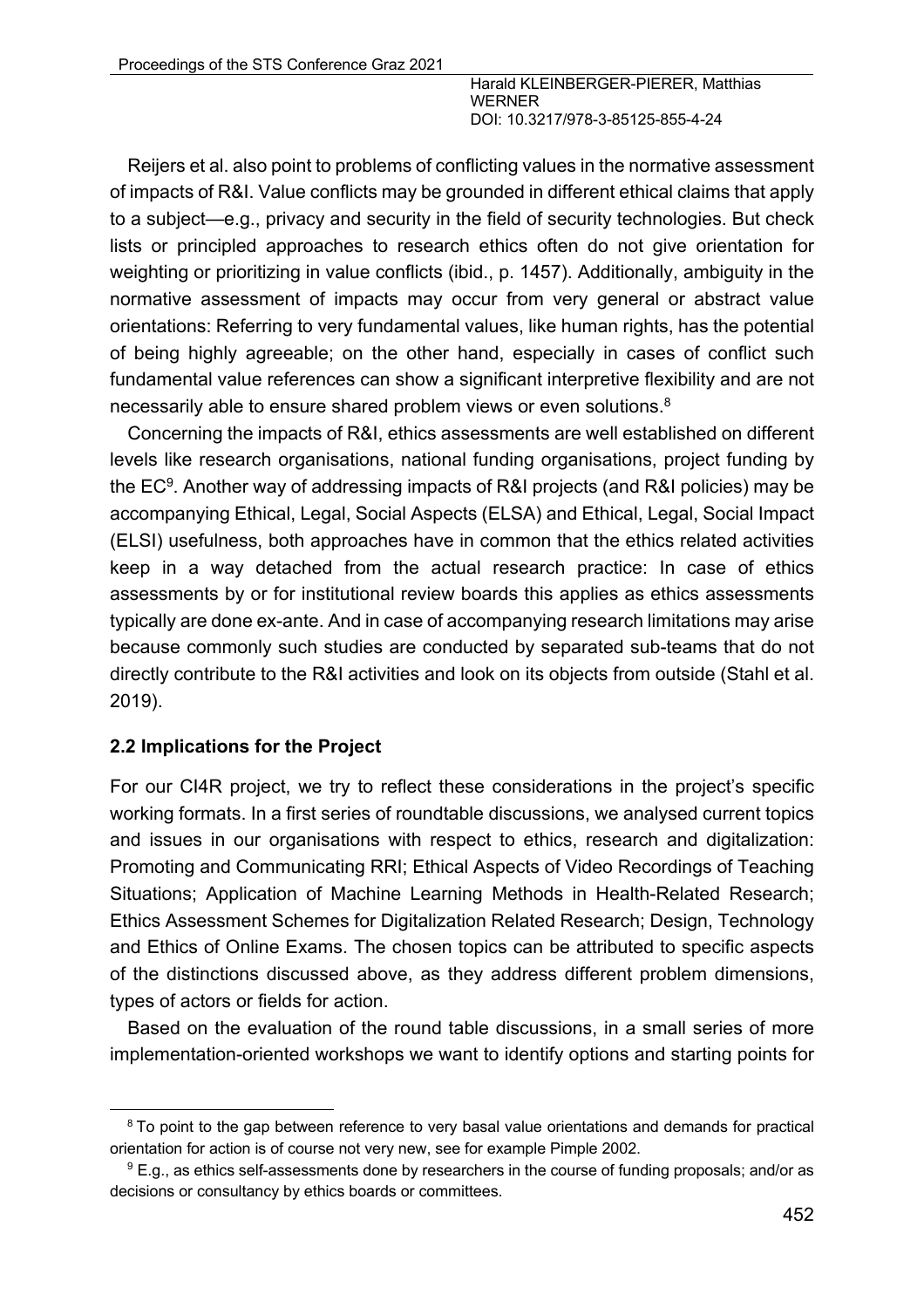practical measures in our organisations. Such measures may address, on an *individual level*, researchers and research groups and their competences, skills and awareness for ethical issues in their research (concerning both, outcome dimension and process dimension). On the *level of organisations* they may show a need for the extension of support structures for researchers and they can emphasise options for the embedding of digitalization related ethics in the organisational culture. And on the *level of regional cooperation* it shall be discussed, if and how an (institutionalised) cooperation for the ethical assessment of research related to digitalization can be suitable and feasible.

### **2.3 The Case of ICTs**

Even though we have stated that digital ethics (understood as ethical consideration in digitalisation related R&I) is not limited to computer sciences, data sciences or ICT development, a closer look at suggestions for implementation of ethics in these fields can be rewarding.

In the last years we have faced high dynamics in the application of new digital technologies, of corresponding business models and usage practices. "Artificial intelligence" (AI)—regardless if it makes sense at all to use this term when talking about machine learning algorithms – stresses some socio-technical aspects of the latest developments that it might be justified to ascribe new qualities to current digitalisation. Rather than pure computing capacity and performance of modern devices it is networking, automatisation, and increasing autonomy of ICT systems that point to significantly new socio-technological conditions. In particular, informational and material contexts of human agency become increasingly overlain and modified by information technology, thereby questioning and blurring established perceptions of artificiality and naturalness of environments (cf. Greif et al. 2011). In this sense, the ubiquity and pervasiveness of digitalisation applies to almost all spheres of human agency – and is widely accepted. Additionally, decision making in information societies is increasingly assisted by or completely delegated to machines. Recent ethical discussion about digitalisation has reflected this and has focused on algorithms for machine learning, automated decision making or methods for big data analysis. Consequently, "ethics of algorithms" is evolving as a significant field of research (cf. Mittelstadt et al. 2016). Such approaches are particularly interesting for our project because they may be able to tackle some of the problems of ethics assessments or accompanying ELSA/ELSI research (as indicated above) by integrating ethical consideration into the core of technology development.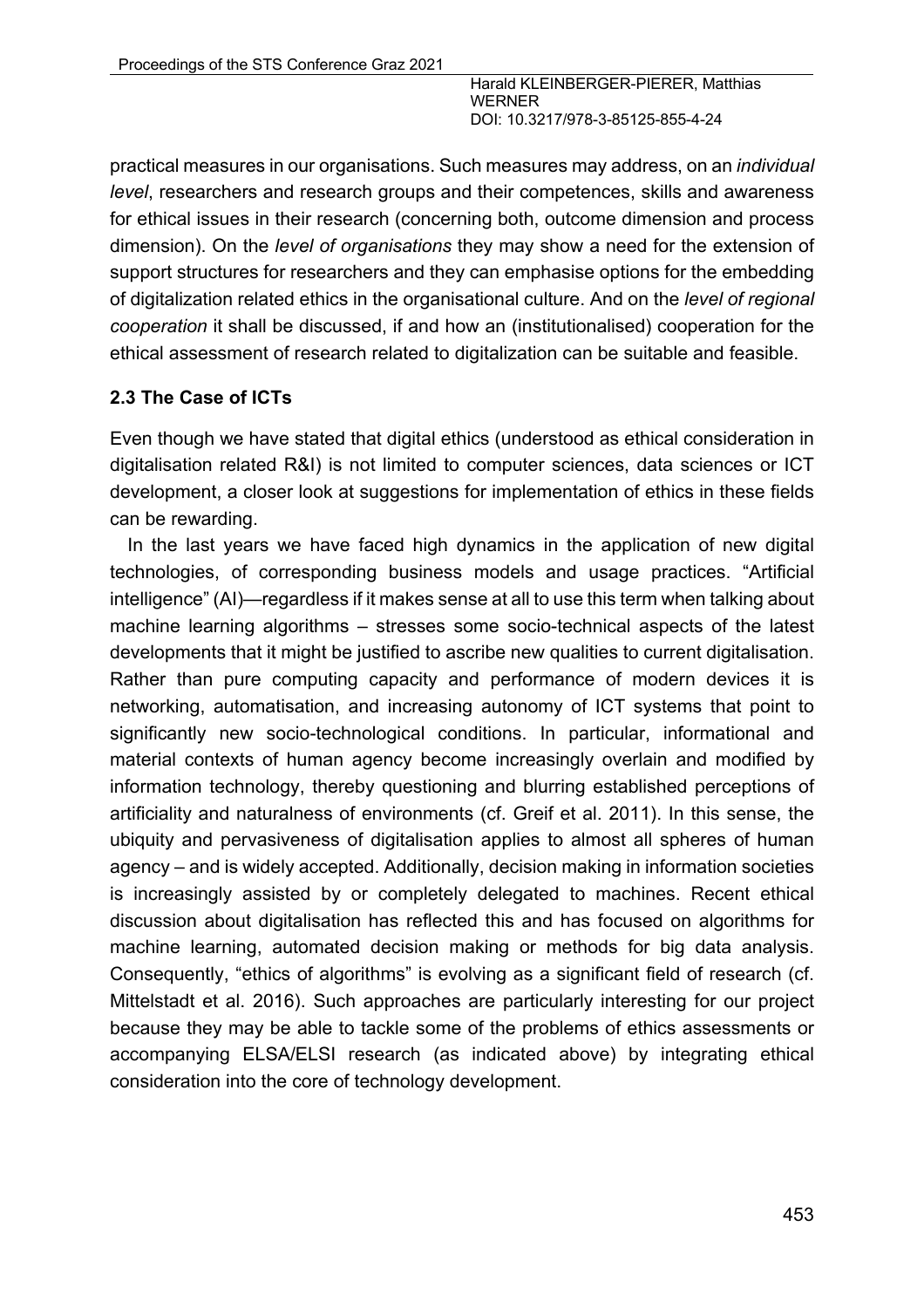#### **2.4 Integration of Ethical Consideration into R&I Activities**

Approaches to ethics in R&I located inside or at the core of proper R&I practices can be framed as "intra methods".<sup>10</sup> The overall aim of such intra approach can be seen in "enabling, organising and ensuring ethical technology design … by integrating ethicists in R&I practises, identifying ethical issues in design, embedding values in design and organising ethical design in the R&I process" (Reijers et al. 2018, p. 1451). For example, in the field of ICTs proposals for such intra methods are discussed in the ICTs as "Value Sensitive Design"11. about 15 years now. Following the insight that ICT systems "are intentionally or unintentionally informed by moral values of their makers" (van den Hoven 2007, p. 67), procedures for the integration of ethical expertise have been proposed and tested in various projects and contexts in the last years (cf. Simon/Wong/Rieder 2020, Reijers et al. 2018, Brey et al. 2015, van den Hoven 2007).

Regarding machine learning algorithms, the concepts and tools for value sensitive design and related concepts still need to be further developed and spread more widely (Morley et al. 2020). Calls for the integration of values sensitive design, like ethical consideration into IT design, are of course not new; the current debate and adoption of such approaches in the context of RRI may offer a chance to promote these methods and to benefit from each other. Whilst having different and specific starting points RRI and the intra methods in ICT design can be performed complementary and thereby enriching each other (Simon 2016). Intra methods may work against the detachment of ethical consideration from research practice and a pro forma performance of ethics assessment without significant consequences for research practice ("tip box mentality", cf. Stahl et al. 2019). They may also supplement shortcomings of the variety of existing guidelines and professional codes of conduct. Such guidelines and codes may give clues concerning properties of "ethical ICT systems", but in many cases they fail to provide insights regarding the question how ethical goals can be achieved in practice. In other words, to include and promote intra methods in RRI might contribute to a shift "from what to how" by "translat[ing] principles into practices" (Morley et al. 2020, see also Mittelstadt 2019).

We will see to which extend such approaches will be established in future and which effects they can generate. If these methodological innovations in ICT design succeed to contribute to systems that, for example, have less biases and avoid discrimination of certain user groups, these methodological innovations might open additional links to adjacent debates: E.g., claims for value sensitive approaches can be substantiated

<sup>&</sup>lt;sup>10</sup> In distinction to ex-ante and ex-post methods.

<sup>11</sup> Originally introduced by Friedman et al. (2006) the term evolved into to an umbrella term, covering also similar approaches and concepts like values in design, or disclosive computer ethics (cf. Simon 2016).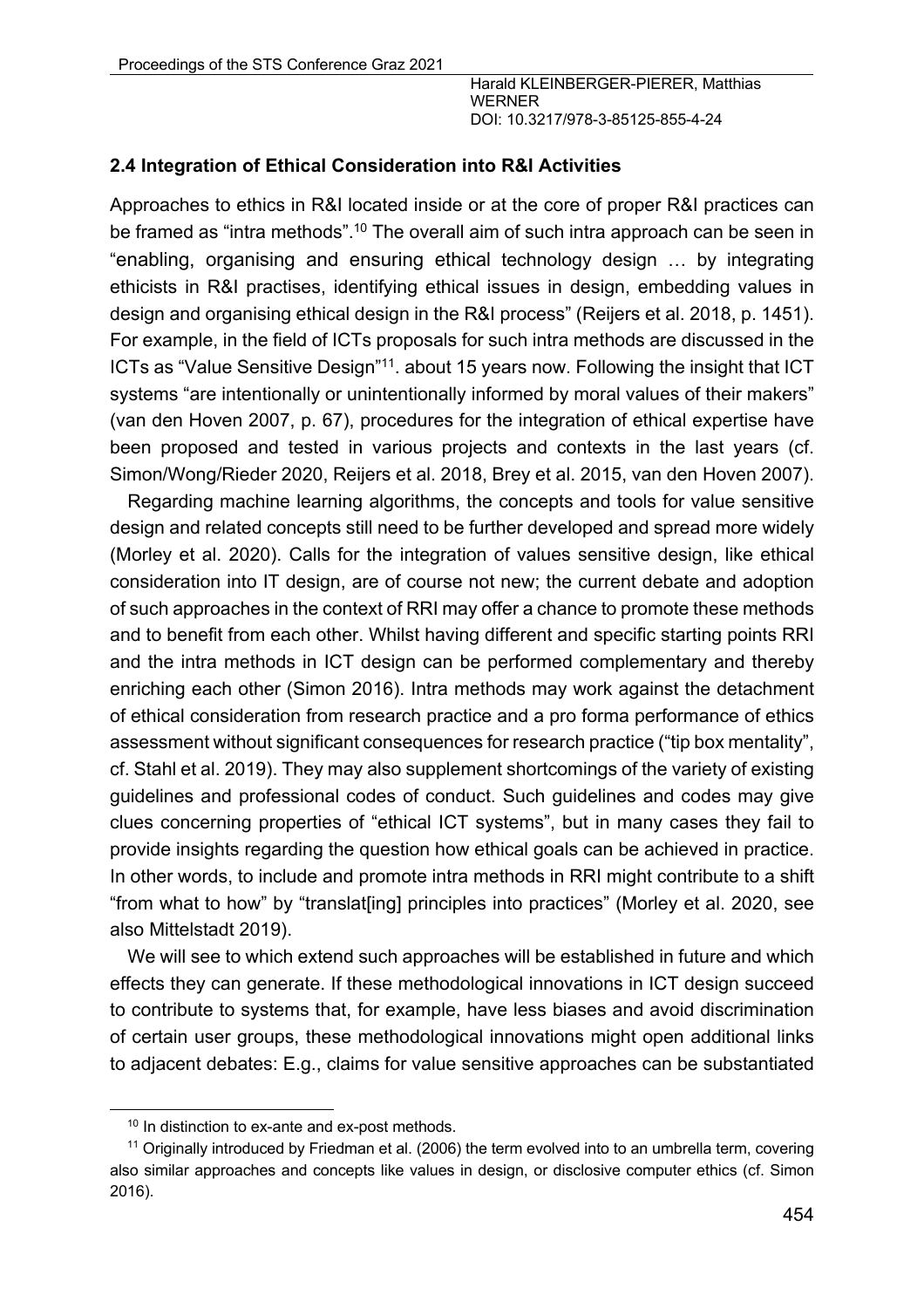not only with moral argumentation but also with the prospect of better products in terms of quality (and acceptance). In addition, the integration of value sensitive methodologies into teaching might be a leverage to spread such approaches beyond specific (academic) circles.

## **3 Crowdsourcing: Harmonization and Reference Framework**

Crowdsourcing is an actively discussed topic $12$  and promises remarkable advantages over classic research approaches at first glance: Researchers can get additional resources (that are always hard fought for) and inputs to complete their research tasks. Furthermore, crowdsourcing promises to be a possible way to integrate the needs of society in research, or at least to integrate the public into the research cycle in some way. $13$ 

But Crowdsourcing also might touch some ethical issues. Tasks are outsourced to other (largely disadvantaged) groups outside of academia motivated by monetary incentives. In practice, both Crowdsourcing as a way to do transdisciplinary and participatory research as well as a tool for outsourcing are often combined in projects.

Methods of Crowdsourcing are used in a wide range of applications. The wide range of application areas in- and outside of academia and the very different approaches to crowdsourcing, results in a large variety of definitions for crowdsourcing itself.14 In our interdisciplinary project CI4R with its four different use cases we are also addressing, engaging and experimenting with different ways of approaching different methods of crowdsourcing.

To provide a basic approach for all four use cases, all disciplines, various methods and all partners involved (see section 1), a common ground for a definition of Crowdsourcing had to be developed. Therefore, in this short paper three perspectives on definitions of Crowdsourcing will be discussed—all three related to the specific characteristics and topics of the CI4R project.

<sup>&</sup>lt;sup>12</sup> See for example Gordon (2021), showing a significantly increase of research content tagged with crowdsourcing (or variations), since the first coinage of the term crowdsourcing by Howe (2006).

<sup>&</sup>lt;sup>13</sup> Crowdsourcing in Research is often seen as a method of democratic engagement and participation. In addition, Crowdsourcing as tool for integrating a variety of perspectives and inputs from a crowd is also a matter of Responsible Research and Innovation (RRI). Related policies might increase the acceptance of research, democratize funding of research projects as well as provide efficient research, See Fossum et al. (2019).

<sup>&</sup>lt;sup>14</sup> For other definitions and approaches not mentioned in this short paper see for example: Hosseini (2016), Lichten (2018), English (2018).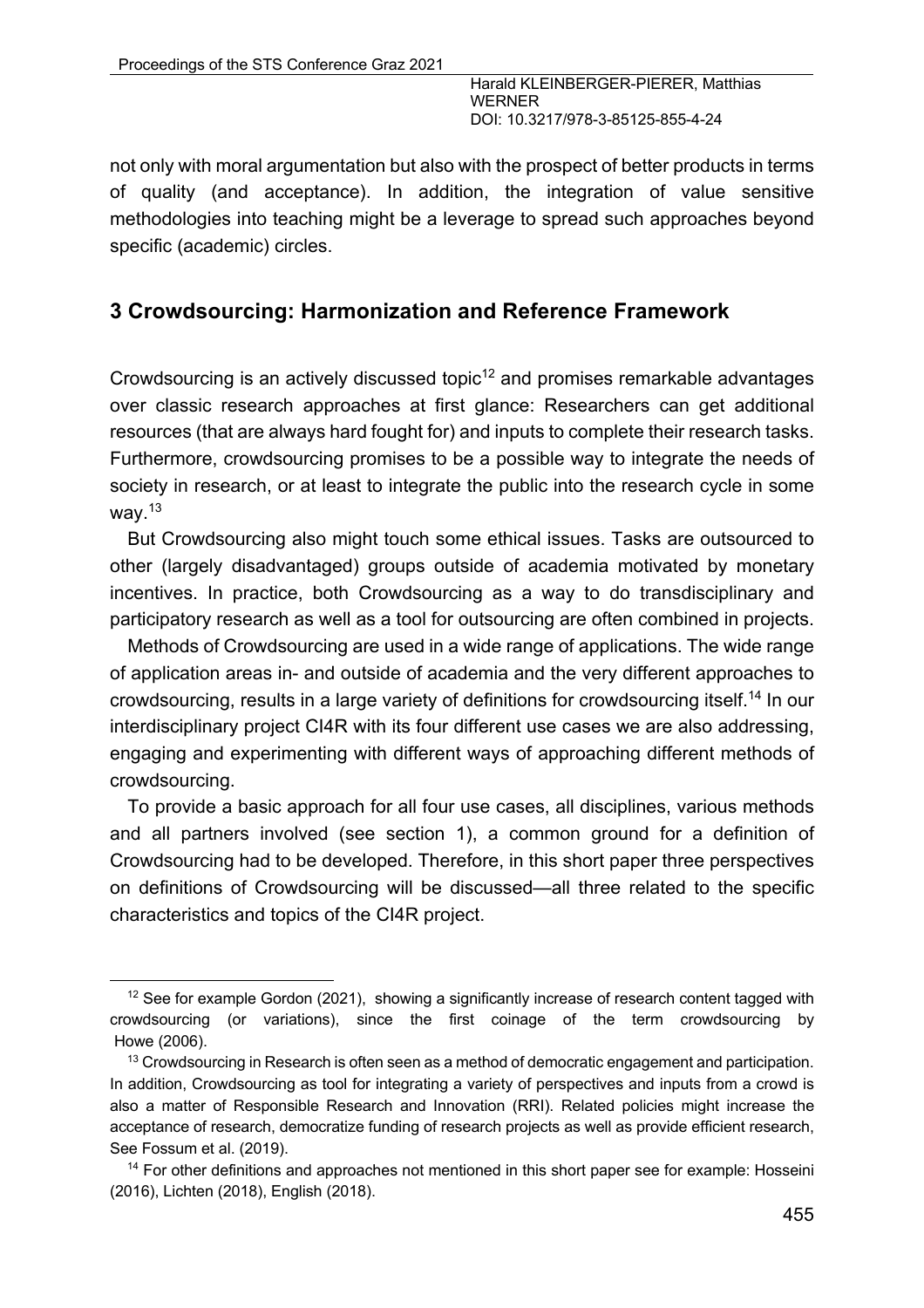First, the project stream of "Crowdsourcing in research" is dealing with a professional community and their needs from R&I, but also questioned how they are affected by it. Taking a RRI perspective we can identify benefits using this approach similar to benefits of Citizen Science (CS). As Resnik et al. (2015) state, CS increases or provides valuable resources for the research as well as it contributes to a better understanding of scientific research of the participating "Citizens". In addition, a widely stated beneficial output of CS methods is to "democratize the research process" (Resnik et al 2015, p. 477), providing the possibilities for CS participants to engage in the design of R&I topics, processes, output, etc.

The project CI4R also works with professionals from a specific field. Their motivation, in contrast to CS participants, might be highly affected by their professional interest. Therefore, the first perspective presented here will be dedicated on the (presumed) dialectic characteristics between Crowdsourcing in Citizen Science and Crowdsourcing in a professional setting like "Clickworking" or paid Microtasks. This perspective on Crowdsourcing is supplemented by a definition based on the use of Crowdsourcing in the research cycle, regardless of the research framework. In a second perspective, crowdsourcing is defined as a broad methodical set that amends traditional research methods and processes. A definition strong intertwined with research process, not covering non-academic use of Crowdsourcing. Therefore, a third perspective, a 4-Field approach to "Simple Crowdsourcing" was developed that harmonizes different definitions of crowdsourcing and serves as a basis and reference framework for the project itself. While this approach serves the project and knowledge transfer as a reference framework, it is applicable for many fields in- and outside academia.

### **3.1 Definition "Participation and Democratization": Citizen Science and Clickworkers**

First, in citizen science, definitions of crowdsourcing are often based on the classification introduced by Muki Haklay<sup>15</sup>. Haklay sees Crowdsourcing as a "Level 1" approach, where participating citizens are simply defined as "sensors" for data in a project. This is an easily applicable definition for crowdsourcing in research, but also very limited in some sense.

In practice this "sensor" approach of crowdsourcing is common, especially in projects for environmental observations and monitoring<sup>16</sup> that create large amounts of data. In this context, the tasks for the individual members of the crowd are very easy and

<sup>&</sup>lt;sup>15</sup> First published Haklay (2013).

<sup>&</sup>lt;sup>16</sup> See for example recently the Working paper of the European Commission (2020).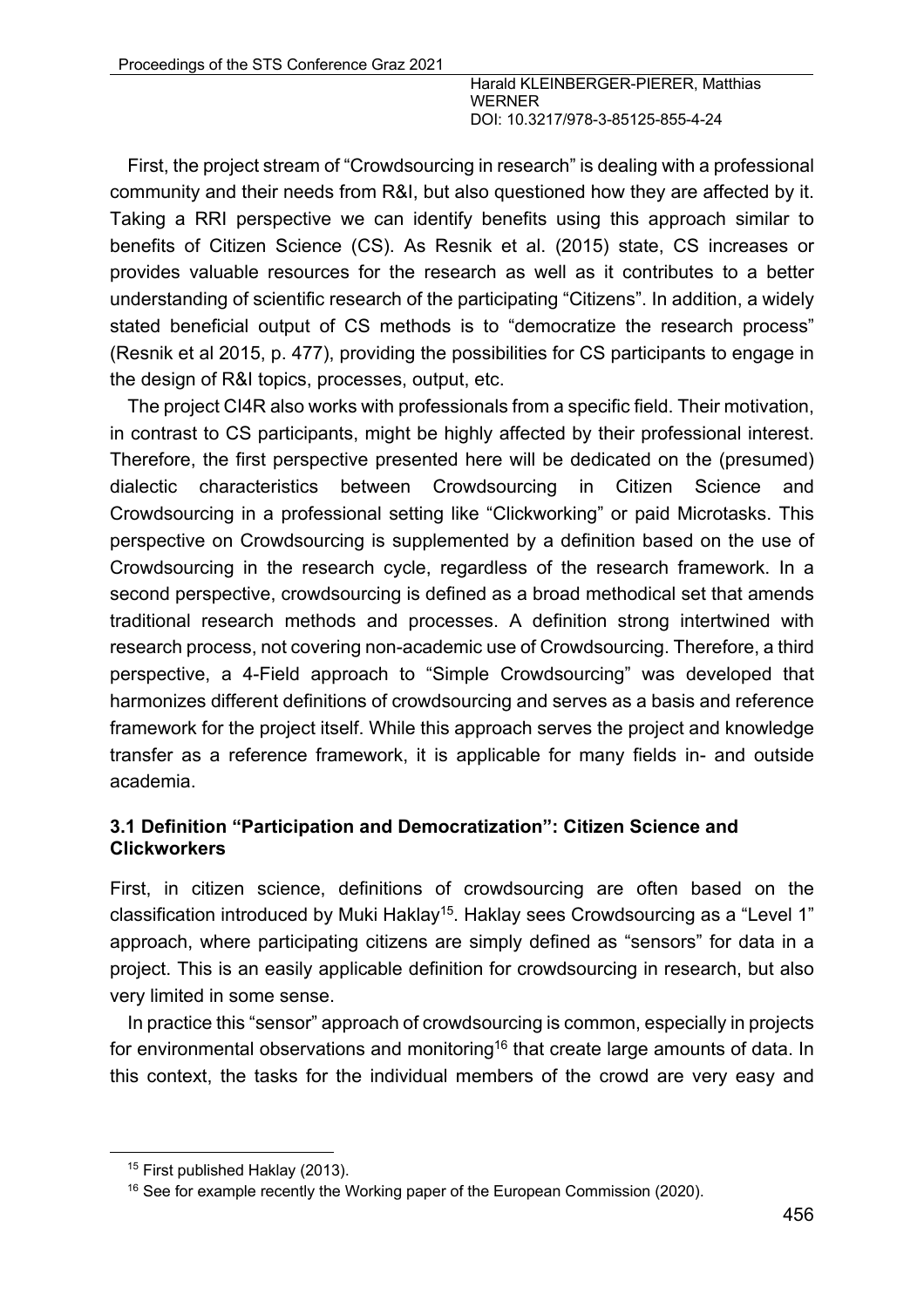comprehensible, which makes it a perfect tool for citizen science projects.<sup>17</sup> In that way, a very large and heterogeneous "crowd" can be addressed and participate in the project.

On the downside, due to the limitation to very simple tasks and the understanding of the "crowd" only as "sensors", the generated input is predefined and simple. In a critical view, crowdsourcing in this perspective is mainly outsourcing of data collection. But at least it is based on voluntary action, in general for a good cause, and helps to integrate public into research.

Another form of outsourcing in scientific projects are paid micro tasks and data collection (and to some extent design and development tasks). With the catchword "Clickworkers", a method has been established that leads to ethically questionable constructs as well as doubts about their scientific quality. For example, platforms like "Mechanical Turks" (Amazon) or other "Clickworkers" platforms<sup>18</sup> provide a tool to find fast and cheap support in projects, like small tasks to solve, data harmonisation, making descriptions of online objects, etc. These platforms provide an excellent approach for scientists to get data<sup>19</sup>. But there are several negative effects, regarding the underpayment of participants<sup>20</sup>, reproducibility of the collected inputs from the participants<sup>21</sup> as well as other possible downfalls of the methods.<sup>22</sup>

In our project, we do not rely on paid participation in the form of "Clickworking". Instead, self-motivation and voluntariness play a major role. However, to avoid misunderstandings in the communication and especially when working with professional groups, it is important to clearly distinguish between paid work and the Crowdsourcing approach chosen for our project. In this context, we can refer to the basics of measures for Citizen Science project<sup>23</sup> when it comes to a responsible and appreciative approach in such projects.

However, we would also like to question the narrow definition of Crowdsourcing in Citizen Science projects as a pure network of human sensors. Not only does this

<sup>&</sup>lt;sup>17</sup> See for example the large community of https://www.zooniverse.org/ providing "people-powered research" and hosts especially a lot of projects that uses citizens involvement for data clarification and tagging of objects and images.

<sup>&</sup>lt;sup>18</sup> See for example Peer et al (2017).

<sup>&</sup>lt;sup>19</sup> See for example the use of Crowdsourcing in Behavioral Sciences Chan et al (2016); Chandler et al (2016).

<sup>&</sup>lt;sup>20</sup> Koaro et al (2018), showed "that workers earned a median hourly wage of only  $\sim$ \$2/h, and only 4% earned more than \$7.25/h" in Crowdsourcing projects down with Amazon Mechanical Turk Platform.

<sup>21</sup> See Shapiro et al (2013).

<sup>&</sup>lt;sup>22</sup> See the Best Research Practices of the Use of Crowdsourcing in clinical Research by Chandler et al (2016) suggesting to pay especially attention to "Pay a Fair Wage", to "Disguise the Purpose of the Study Until the Task Is Accepted", "Reduce and Measure Attrition", "Prescreen Unobtrusively", "Prevent Duplicate Workers", "Avoid Obtrusive Attention Checks", etc. in Crowdsourcing projects.

<sup>&</sup>lt;sup>23</sup> See for example Haklay et al 2020.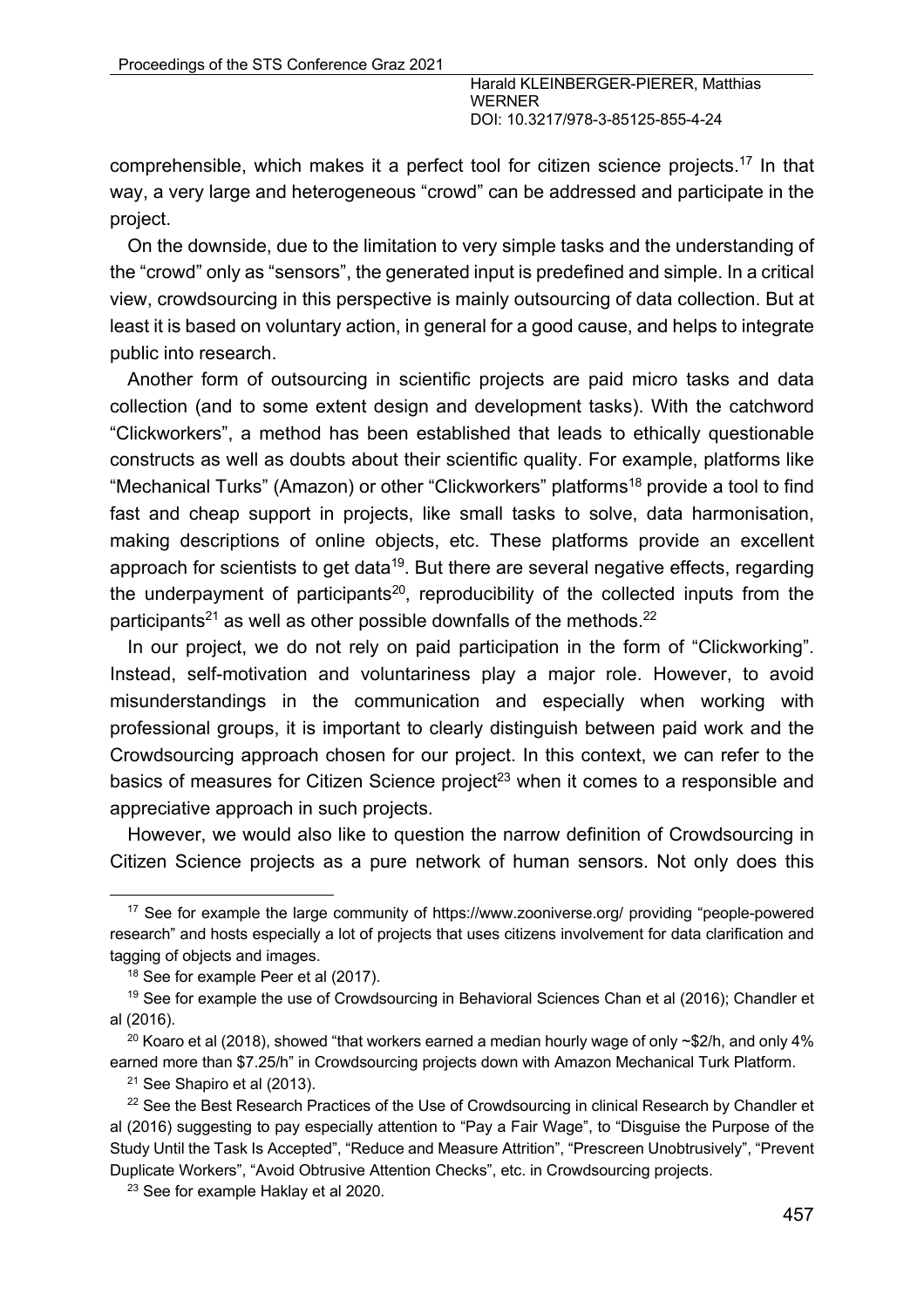definition seem very limiting, but it also negates the needs of the participants as well as their interest to deal more closely with the subject matter and not just perform a oneto-one measurement job.

### **3.2 Definition "Crowdsourcing is Everywhere": The Crowd in the Research Cycle**

Crowdsourcing in science might be a part of citizen science and vice versa, but it is not limited to the integration of non-researchers as sensors or collectors of data. In a metastudy, Uhlmann et al. (2019) show that "crowdsourcing" in a broad definition is used in different types and at different stages in the research cycle, from ideation and study design to writing research reports and help to replicate published and unpublished findings.

Uhlmann et al. (2019) distinguish two types of addressing the "public" in research projects: "vertical integration" and "horizontal distribution". "Vertical integration" describes the approach that, researchers conduct their study by themselves, and the "public" is mainly addressed as a recipient of dissemination activities later in the research project. In contrast, the idea of crowdsourcing as "horizontal distribution" of ownership, resources and expertise encompasses involvement of the crowd along the entire research cycle. Accordingly, Uhlmann et al. identified crowdsourcing approaches in the full research cycle from ideation to publication, namely ideation, assembling resources, study design, data collection, data analysis, replicating findings, writing research reports, peer review, replicating published findings and deciding future directions.

From this perspective, crowdsourcing promises to provide additional resources to solve complex problems, improve results in research, increase reproducibility, provide transparency, include the needs of society in research etc. In conclusion, the "horizontal distribution" approach is very detailed and aligned directly with the process of the research cycle. The focus on the research cycle, however, might have limits when addressing development and innovation, transdisciplinary projects, public engagement, etc.

Even if this model describes very precisely and in depth the different applications of crowdsourcing within science, crowdsourcing methods are also used outside the scientific process, whether in the economic field, in technical development, or in political and social interactions. And especially the latter can be observed in transdisciplinary projects, as well as Citizen Science projects. It can also be found in combination with approaches of "classical" research in one project.

We want to be more open minded and claim for a perspective of Crowdsourcing that is not fixed to the research cycle. For this reason, we would like to present another possible definition of crowdsourcing, which comprehensively covers several areas of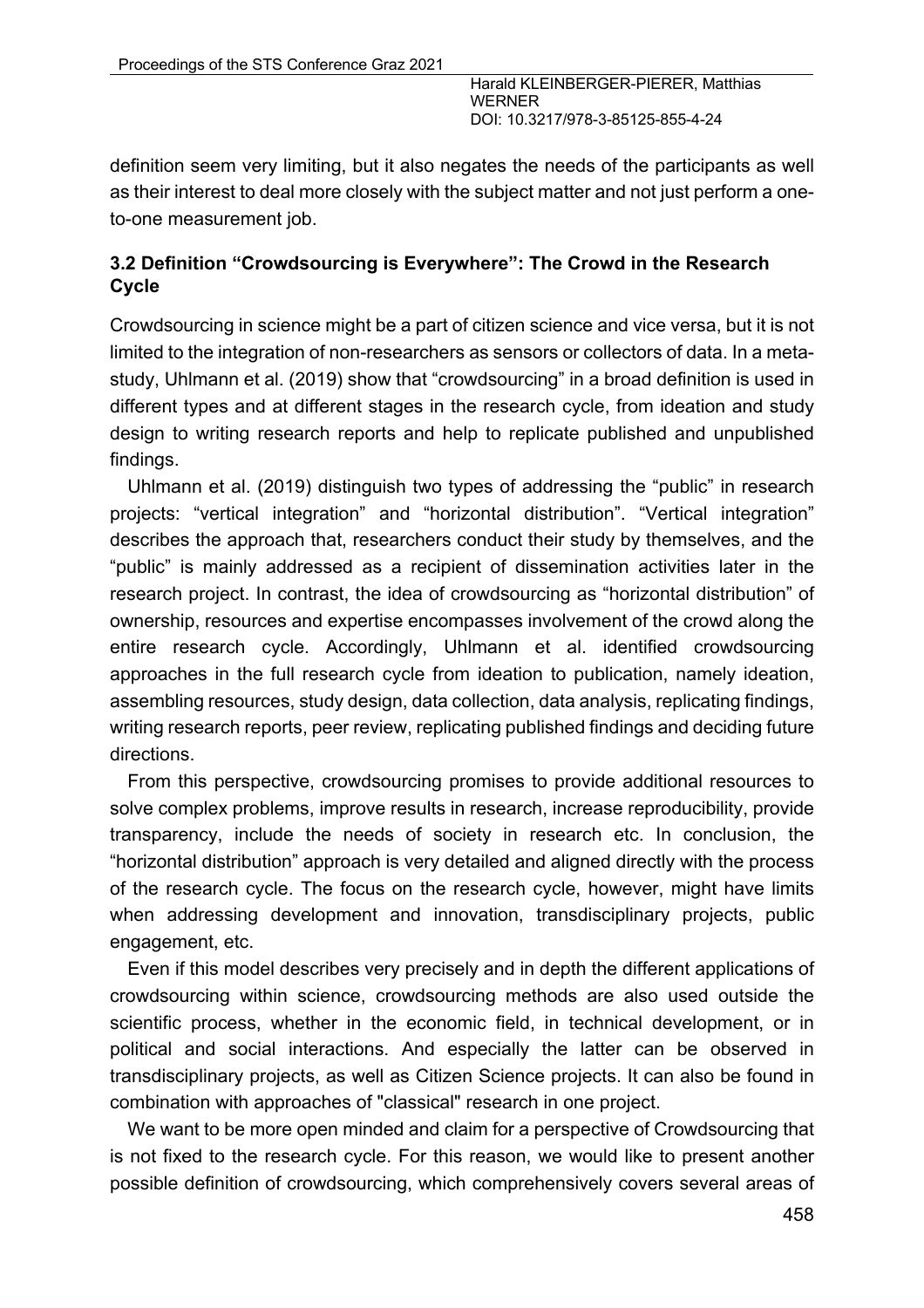possible application. At the same time the proposed understanding provides an easier access, especially for the communication of crowdsourcing processes to groups that have little contact with academia and are not familiar with the research cycle at all.

### **3.3 Definition "Simple Crowdsourcing": 4-Field Approach to Harmonization for Practice**

Finally, we want to highlight the approach of a definition of crowdsourcing that is now serving as reference framework for the project CI4R. The goal was to harmonize different approaches of crowdsourcing, providing a basis for all of the project's use cases. This approach<sup>24</sup> uses a simplified definition of crowdsourcing and identifies four fields (see Fig 1) of crowdsourcing aspects: *Microtasks*, *Macrotasks*, *Crowdfunding* and *Contest and Competition*. In practice, these four fields are not isolated from each other, but are rather often found together and mixed in research projects. They are used as well in business or organizational processes beyond academia.

While we cannot present every aspect of this model in this paper, we will give a brief overview of the most important features of the 4-fields of perspectives of Crowdsourcing. In general, this model is suitable for comparing crowdsourcing projects within and outside of academia and even for characterizing historical examples or, if applicable, specific processes within the research cycle.

<sup>&</sup>lt;sup>24</sup> A similar model is described in Simperl (2015), p. 19ff based on inter alia "The Daily CrowdSource"-Umbrella (now inactive homepage); In addition, see Nakatsu et al (2014) providing a taxonomy of Crowdsourcing based on the "task complexity" similar to the two fields of Micro- and Macrotasks, with another focus; Very Comprehensive approach to a definition of Macrotask Crowdsourcing can be found in Lykourentzou (2019); For Crowdsourcing contests / competition see Segev (2020) and also Cheng (2015) for an example of breaking down macrotasks to microtasks in a crowdsourcing project; Literature on Crowdfunding is manifold – for an first impression see Moritz (2016), Böckel (2021).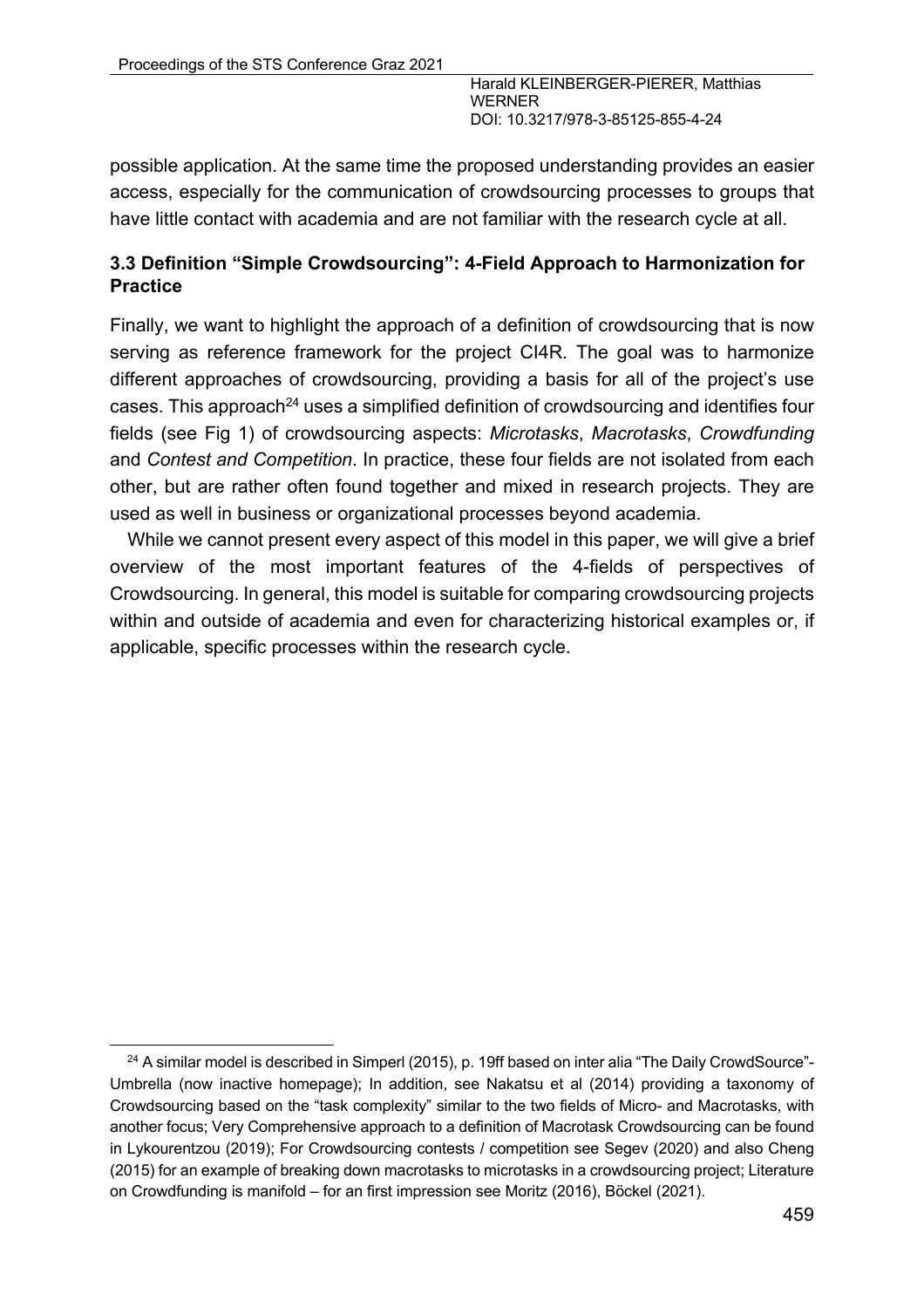

## **Fig. 1: The 4-Fields Model of Crowdsourcing in Practice – A framework for a definition of Crowdsourcing in the Connecting-Ideas4Research project.**

First, the **microtasks** aspect is similar to the definition by Haklay (2013), where "cititzens" are used as "sensors" for projects. In this field, individuals of the crowd perform simple, mostly repetitive, tasks. The simple tasks are often used to improve or validate complex datasets or for translations of sources.

Second, the back to front approach—**macrotasks**: Here, initially the project and its tasks are only defined rather generally, and project results depend significantly on the knowledge of the crowd. Research results or problem solutions are developed together with the crowd in a process that is often time and resource consuming. This is especially interesting for generating new research questions together with crowds—or to develop complex solutions.

The third aspect, **contest and competitions**, is related to macrotasks: A predefined problem or task is solved by a crowd. In contrast to the macrotasks approach however, the solution is not developed in the project with the crowd itself. Rather, the crowd has to deal with a problem and individuals, or teams submit a possible solution and might be rewarded if the solution works. Collaboration between groups is not necessary, but competition is the driving force here.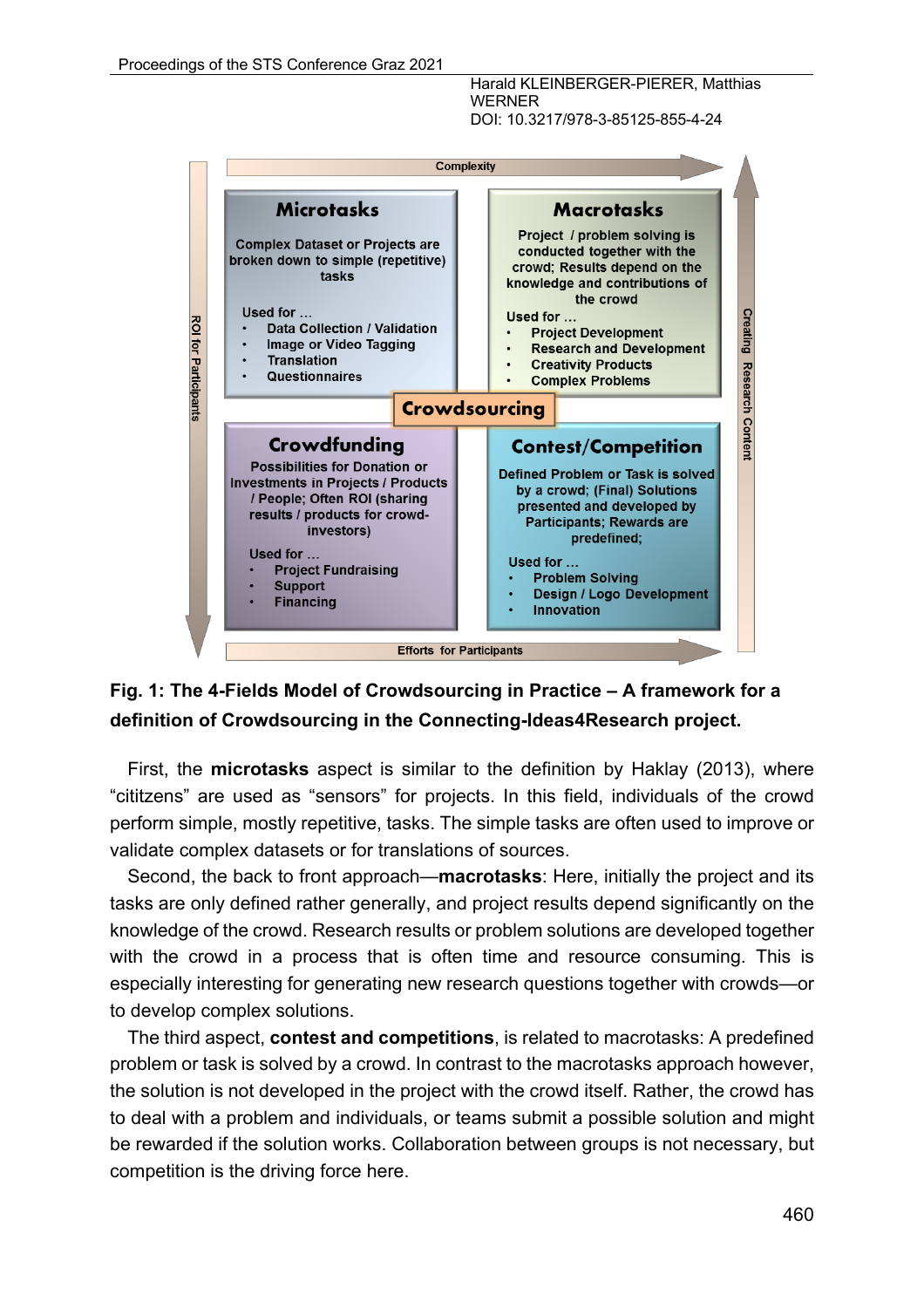Fourth, **crowdfunding (or crowdinvesting)** aspect is often used for funding projects, innovations and ideas. The crowd's input is usually money and therefore the influence on the development of the final product is limited. For the participants, the return on investments is important. After the projects are (successfully) finished, participants get monetary refunds, the developed product or access to specific outputs of the project.

This approach defines crowdsourcing in research on a more neutral fundament than Haklay (2013). In our view Crowdsourcing starts in the collection of data and sorting it into information as well as it includes the interpretation of data and information. In addition, Crowdsourcing also refers to approaches that are based on collaborative work in group of persons in transdisciplinary settings in and outside of academia. Crowdsourcing deals with some possible cross-cutting issues of all forms of part of collaborative, open and participative science, without making a hierarchical classification, categorized in four fields Microstasks, Macrotasks, Crowdfunding as well as Contest and Competition, that can also be mixed in practice.

This simple and open approach to a definition to Crowdsourcing by the **4-Field model or "Simple Crowdsourcing" approach** promises to fit not only for "classical" and interdisciplinary research projects and the research cycle but also for Participatory and Citizen science projects, for Paid Clickworkers or other Outsourcing activities, etc. Therefore, this 4-Field model fits perfectly as reference framework for the diverse and interdisciplinary character of the Connecting.Ideas4research project.

Naturally, there are also some limitations with this model. A definition of crowdsourcing at such a meta-level offers many reference points but cannot be accurate in detail for all projects and may require individual adaptations. However, this model supports the development of a first foundation and understanding of crowdsourcing in projects that works with various approaches and methods of crowdsourcing. In addition, this simple model also be used to subsequently explain the different approaches and methods of crowdsourcing to potential participants in the crowd.

The choice of the type of the method for a project Crowdsourcing also heavily influence the possibilities of participation on the one hand but also determine the possibilities for the individual and the crowd on the other hand. While based on the 4 field model presented here, a Crowdsourcing approach via easy microstasks enabled participants to join with little time effort and few prior knowledge. In this approach, a diverse group of people might be able to provide input. But on the other hand, the creative leeway of each participant is very limited.

Similar low-threshold access for participation is provided by crowdfunding models that allows the crowd to support personal relevant projects with money or other assets. But likewise, with microstasks, participants ("the crowd") have a very limited creative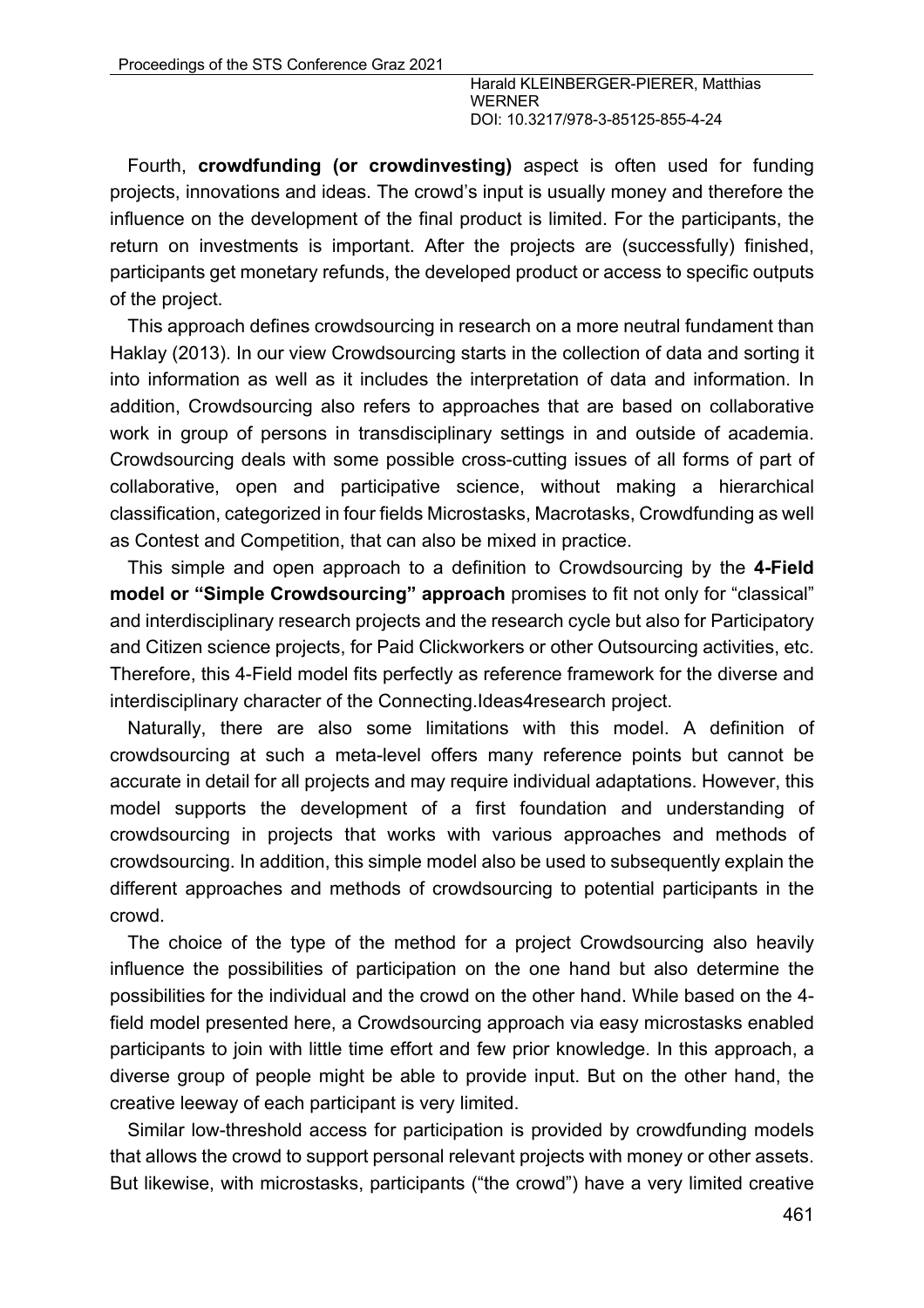leeway (only choosing) and decision making is interlinked with available financial resources of the participants.

Macrotasks (and to some extent also contests and competitions), however, are often limited to smaller groups of people with specific prior experiences, enough (time) resources and in general the opportunities and contributions for designing and develop a possible solution or result is higher.

In CI4R approaches via microtasks like for example questionnaires or digital open platforms as well as elaborate workshops for co-design, co-design for prototyping of communication tools, mini symposia, expert's roundtables and similar are used as tools. In addition, the focus on a specific professional group, "community of practice", provides limited access for all, but also ensure that focuses on needs and topics of R&I that are for particularly interest of the specific community.

### **4 Final Remarks**

Both subprojects of Connecting.Ideas4Research—"Digital Ethics & RRI" as well as "Crowdsourcing in Research"—explore, in each case with specific perspectives, ways to increase responsiveness and responsibility of scientific research and innovation activities. In doing so, some options for mutual impulses become apparent.

On the one hand, insights from the digital ethics fields can be applied to the design of crowdsourcing processes. Crowdsourcing practices heavily rely on the use of digital environments for communication and collaboration. Hence, awareness for ethical aspects of technology use or choice of methods can influence the design of crowdsourcing projects. In turn, crowdsourcing can be used for widening ethical consideration in research and innovation. As crowdsourcing contributes to opening up STI activities for knowledge and problem views of people from respective application fields, for example awareness for (morally relevant) impacts of technology design decisions might be raised.

The 4-fields model for crowdsourcing presented in chapter 3 shows that the scope and depth of participation of non-scientists can vary significantly in crowdsourcing projects. The choice of approaches will thereby depend on topics, aims and research interests of a project. Accordingly, crowdsourcing may turn out to be an expansion of methods that can contribute to increasing the responsiveness in R&I. Then again, crowdsourcing in research can be conducted simply for pragmatic reasons and without a noteworthy normative claim. Regarding the choice of crowdsourcing approaches and corresponding sets of methods (including the decision if a crowdsourcing approach shall be chosen at all) the 4-fields-perspective proposed in this paper provides some useful orientation.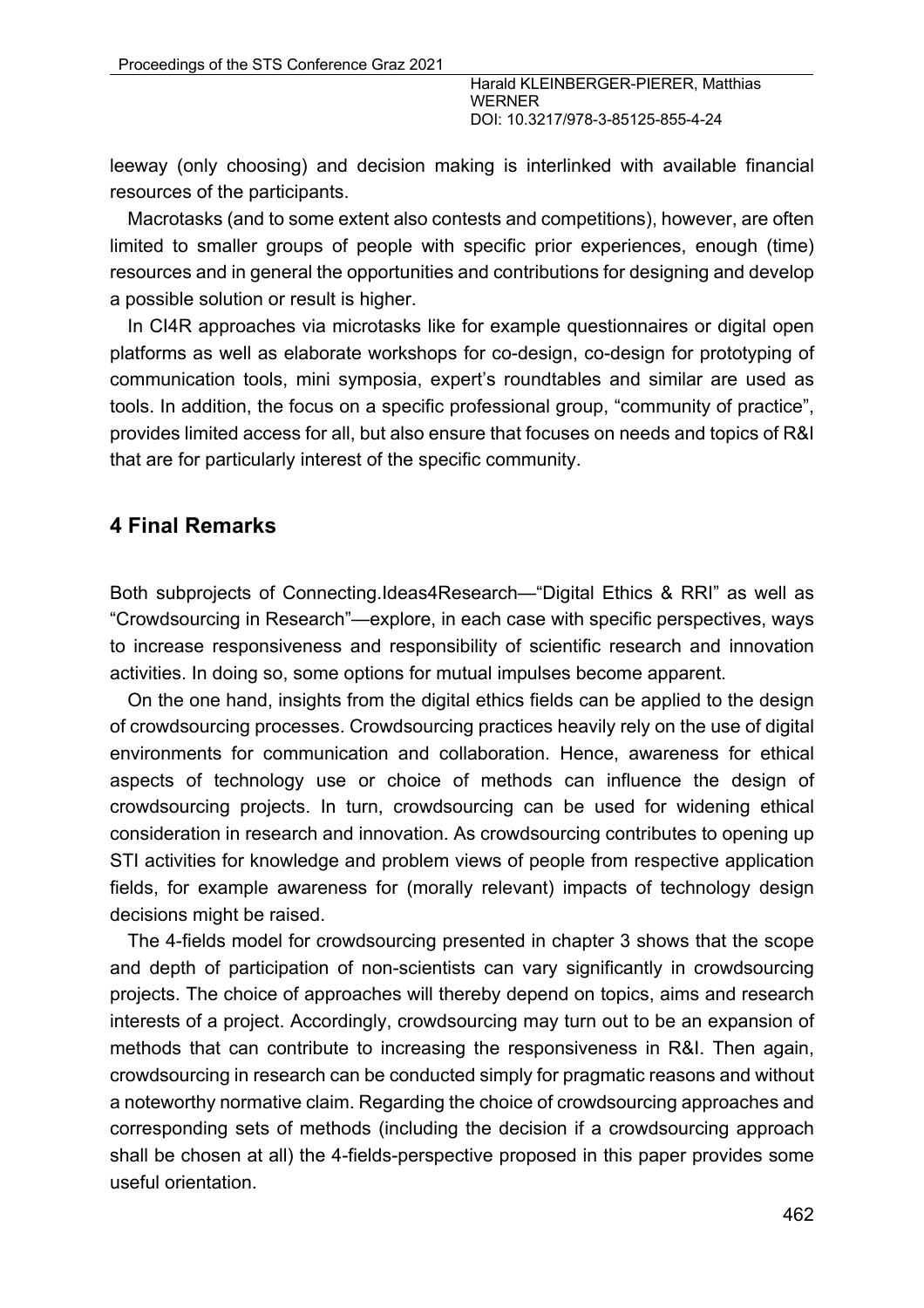## **References**

- Bogner, Alexander (Ed.) (2013): Ethisierung der Technik Technisierung der Ethik: Der Ethik-Boom im Lichte der Wissenschafts- und Technikforschung. Baden-Baden.
- Böckel, Alexa; Hörisch, Jacob; Tenner Isabell (2021): A systematic literature review of crowdfunding and sustainability: highlighting what really matters. In Management Review Quarterly, 71, pp. 433–453. DOI: 10.1007/s11301-020-00189-3.
- Brey, Philip et al. (2015): Ethical Assessment of Research and Innovation: A Comparative Analysis of Practices and Institutions in the EU and selected other countries. SATORI project report. Deliverable D1.1., http://satoriproject.eu/media/D1.1\_Ethical-assessment-of-RI\_a-comparativeanalysis-1.pdf [last access 16.01.2020].
- Capurro, Rafael (1999): Digital Ethics. Paper originally presented at the 2009 Global Forum on Civilization and Peace, organized by The Academy of Korean Studies, Seoul, December 1–3, 2009. http://www.capurro.de/korea.html [last access 14.08.2021].
- Capurro, Rafael (2017): Homo Digitalis. Beiträge zur Ontologie, Anthropologie und Ethik der digitalen Technik. Wiesbaden. DOI: https://doi.org/10.1007/978-3-658- 17131-5.
- Carrier, Martin; Gartzlaff, Minea (2020): Responsible research and innovation: hopes and fears in the scientific community in Europe. In Journal of Responsible Innovation, 7, pp.149–169. DOI: https://doi.org/10.1080/23299460.2019.1692571.
- Chan, Chitat; Holosko, Michael (2016): An Overview of the Use of Mechanical Turk in Behavioral Sciences: Implications for Social Work. In Research on Social Work Practice 26(4), pp. 441–448. doi:10.1177/1049731515594024.
- Chandler, Jesse; Shapiro, Danielle (2016): Conducting Clinical Research Using Crowdsourced Convenience Samples. In Annu. Rev. Clin. Psychol., 12., pp. 53– 81, DOI: 10.1146/annurev-clinpsy-021815-093623.
- Cheng, Justin; Teevan, Jaime; Iqbal, Shamsi T.; Bernstein, Michael S. (2015): Break It Down: A Comparison of Macro- and Microtasks. In CHI '15: Proceedings of the 33rd Annual ACM Conference on Human Factors in Computing Systems, pp. 4061– 4064. DOI: 10.1145/2702123.2702146.
- English, P.B.; Richardson, M.J.; Garzón-Galvis, C. (2018): From Crowdsourcing to Extreme Citizen Science: Participatory Research for Environmental Health. In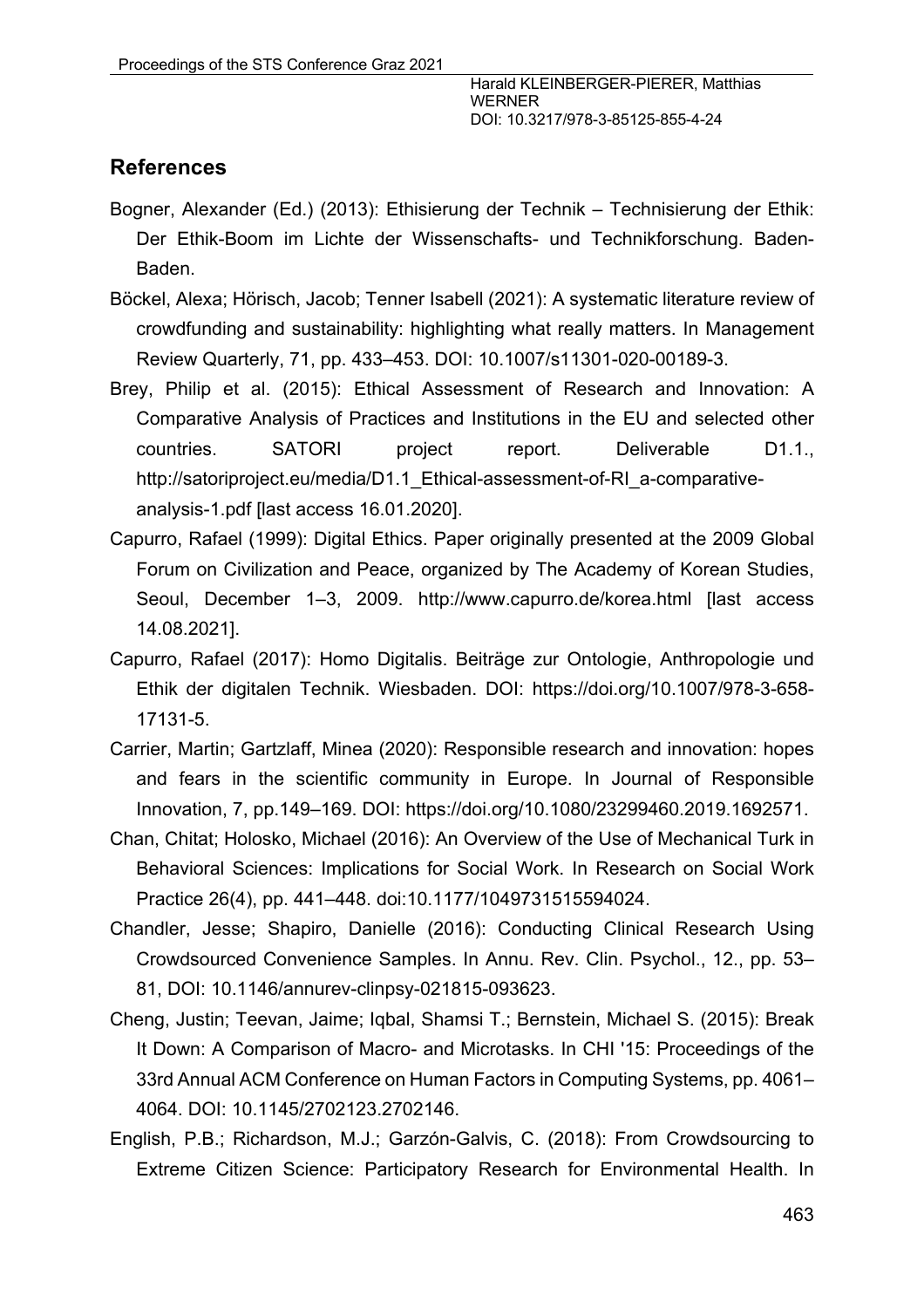Annual Review of Public Health, 39 (1), pp. 335–350. DOI: 10.1146/annurevpublhealth-040617-013702.

European Commission (2020): Working paper of the European Commission - Staff Working Document "Best practices in citizen science for environmental monitoring", SWD (2020) 149 final. https://ec.europa.eu/environment/legal/reporting/pdf/best\_practices\_citizen\_scien ce\_environmental\_monitoring.pdf [last access 16.08.2021].

Floridi, Luciano (2018): Soft Ethics and the Governance of the Digital. In Philosophy & Technology, 31, pp. 1–8. DOI: https://doi.org/10.1007/s13347-018-0303-9.

- Fossum, Selamawit M.; Barkved, Line; Throne-Holst, Harald (2019): Practicing Responsible Research and Innovation in a crowdsourcing project in Norway. In ORBIT Journal, 2 (1), pp. 1–28. DOI: 10.29297/orbit.v2i1.82.
- Friedman, Batya; Kahn, Peter H.; Borning, Alan (2006): Value Sensitive Design and Information Systems. In Zhang, P.; Galletta, D. (Eds): Human-Computer Interaction in Management Information Systems: Foundations. New York, pp. 348–372.
- Gloede, Fritz (2007): Unfolgsame Folgen: Begründungen und Implikationen der Fokussierung auf Nebenfolgen bei TA. In Technikfolgenabschätzung – Theorie und Praxis, 16 (1), pp. 45–54. DOI: https://doi.org/10.14512/tatup.16.1.45.
- Gordon, Avishag (2021): Crowdsourcing and its relationship to wisdom of the crowd and insight building: a bibliometric study. In Scientometrics ,126, pp. 4373–4382. DOI: 10.1007/s11192-021-03932-z.
- Greif, Hajo; Bammé, Arno; Berger, Willi; Werner, Matthias (2011): Die Natürlichkeit künstlicher Intelligenzen und Umwelten. In Technikfolgenabschätzung – Theorie und Praxis, 20 (1), pp. 2632. DOI: https://doi.org/10.14512/tatup.20.1.26.
- Haklay, Muki (2013): Citizen Science and Volunteered Geographic Information: Overview and Typology of Participation. In Sui D., Elwood S., Goodchild M. (eds) Crowdsourcing Geographic Knowledge. Springer, Dordrecht, pp 105122. DOI: 10.1007/978-94-007-4587-2\_7.
- Haklay, Muki; Motion, Alice; Bálint, Balázs, et al. (2020). ECSA's Characteristics of Citizen Science. Zenodo. DOI: /10.5281/zenodo.3758668.
- Hosseini, Mahmood; Shahri, Alimohammad; Phalp, Keith; Taylor, Jacqui; Ali; Raian (2015): Crowdsourcing: A taxonomy and systematic mapping study, In Computer Science Review, 17, pp. 4369. DOI: 10.1016/j.cosrev.2015.05.001.
- Howe, Jeff (2006): The rise of crowdsourcing. In Wired magazine 14(6), pp. 1–4.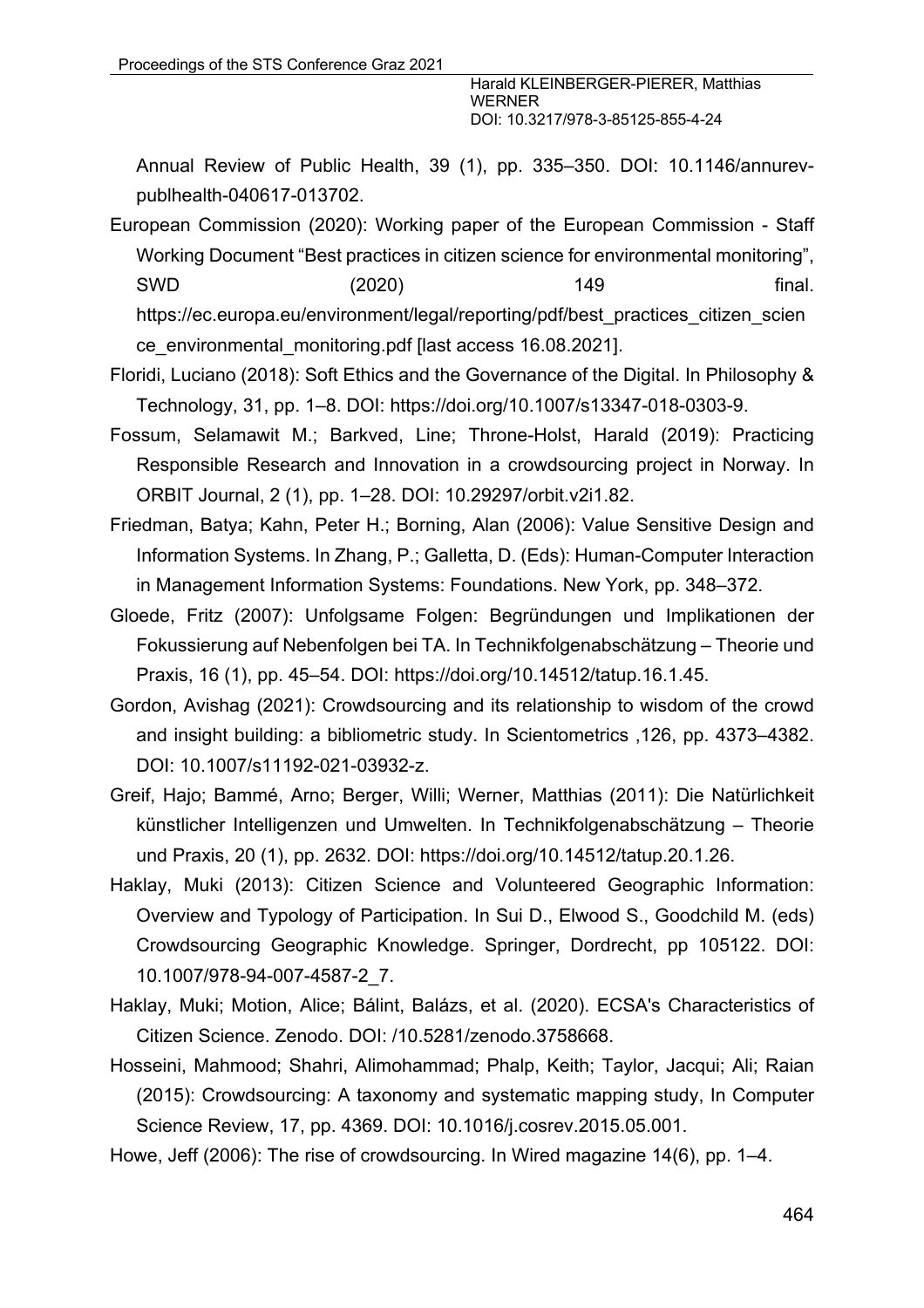- Koaro, Hara et al (2016): Data-Driven Analysis of Workers' Earnings on Amazon Mechanical Turk, In CHI 2018, April 21–26, Montreal, Paper No.: 449, pp. 1–14. DOI: 10.1145/3173574.3174023.
- Lichten, Catherine A.; Ioppolo, Becky; d'Angelo, Camilla; Simmons, Rebecca K.; Jones, Molly M. (2018): Citizen Science: Crowdsourcing for Research. The Healthcare Improvement Studies Institute / RAND. ISBN 978-1-9996539-0-3.
- Lykourentzou, Ioanna; Khan, Vassillis-Javed; Papangelis, Konstantinos; Markopoulos, Panos (2019): Macrotask Crowdsourcing. Human–Computer Interaction Series. Springer, Cham. DOI: 10.1007/978-3-030-12334-5.
- Mittelstadt, Brent (2019): Principles Alone Cannot Guarantee Ethical AI. In Nature Machine Intelligence, pp. 501-507. https://doi.org/10.1038/s42256-019-0114-4.
- Mittelstadt, Brent D.; Allo, Patrick; Taddeo, Mariarosaria; Wachter, Sandra; Floridi, Luciano (2016): The ethics of algorithms: Mapping the debate. In Big Data & Society, 3 (2), pp. 1–21. DOI: https://doi.org/10.1177/2053951716679679.
- Moritz, Alexandra; Block, Joern H. (2016): Crowdfunding: A Literature Review and Research Directions. In Brüntje D., Gajda O. (eds) Crowdfunding in Europe. FGF Studies in Small Business and Entrepreneurship. Cham. DOI: 10.1007/978-3-319- 18017-5\_3.
- Morley, Jessica; Floridi, Luciano; Kinsey, Libby; Elhala, Anat (2020): From What to How: An Initial Review of Publicly Available AI Ethics Tools, Methods and Research to Translate principles into Practices. In Science and Engineering Ethics, 26, pp. 2141-2168. DOI: https://doi.org/10.1007/s11948-019-00165-5.
- Nakatsu, Robbie T.; Grossman, Elissa B.; Iacovou, Charalambos L. (2014): A taxonomy of crowdsourcing based on task complexity. In Journal of Information Science, 40 (6), pp. 823-834. DIO:10.1177/0165551514550140.
- Nida-Rümelin, Julian; Weidenfeld, Nathalie (2018): Digitaler Humanismus: Eine Ethik für das Zeitalter der Künstlichen Intelligenz. München.
- Peer, Eyal; Brandimarte, Laura; Samat, Sonam; Acquisti; Alessandro (2017): Beyond the Turk: Alternative platforms for crowdsourcing behavioral research. In Journal of Experimental Social Psychology, 70, pp. 53–163. DOI 10.1016/j.jesp.2017.01.006.
- Pimple, K.D. (2002): Six domains of research ethics: A heuristic framework for the responsible conduct of research. In Science and Engineering Ethics, 8 (2): 191– 205.
- Reijers, Wessel; Wright, David; Brey, Philip; Weber, Karsten; Rodrigues, Rowena; O'Sullivan Declan; Gordijn, Bert (2018): Methods for Practicing Ethics in Research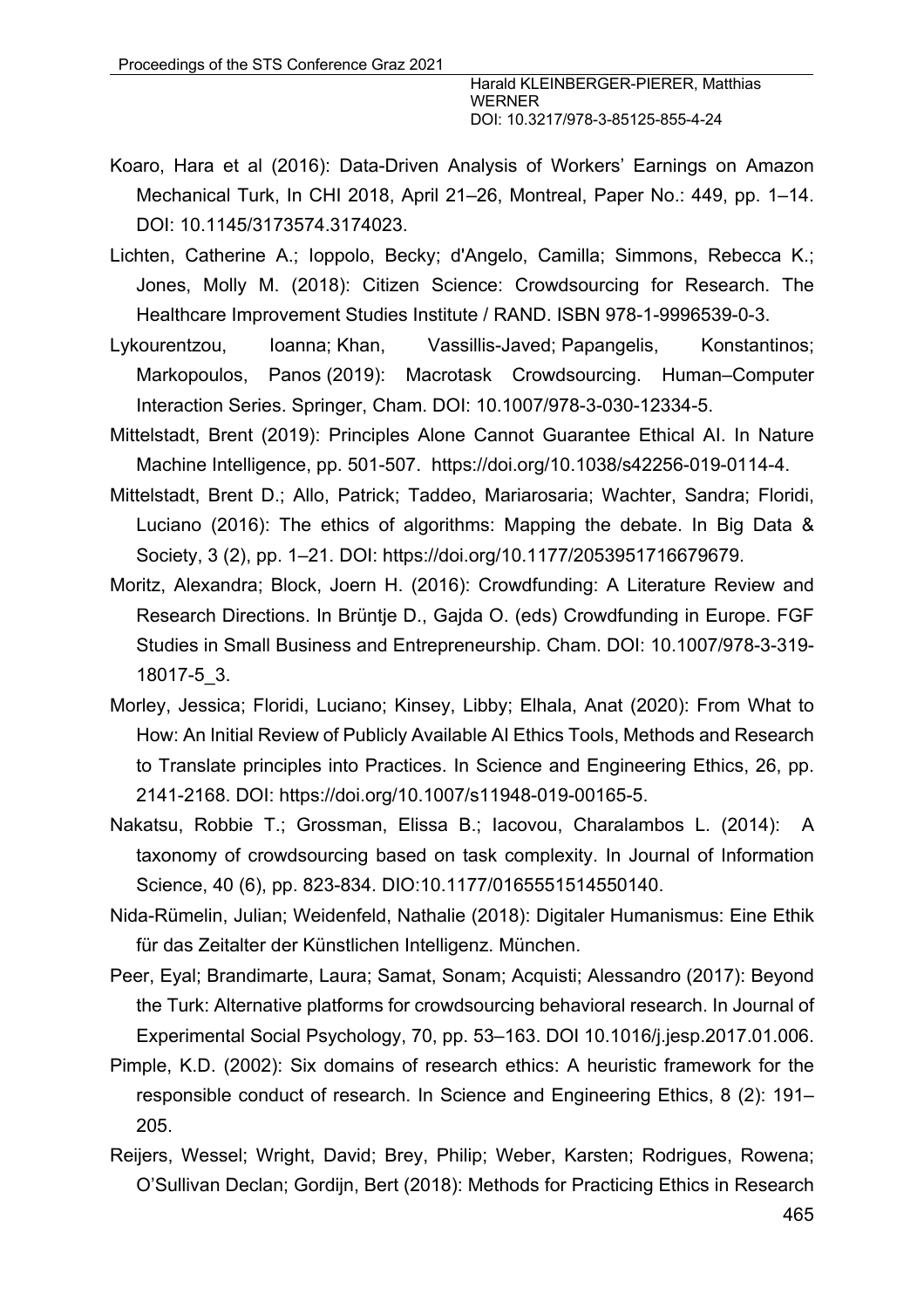and Innovation: A Literature Review, Critical Analysis and Recommendations. In Science and Engineering Ethics, 24, pp. 1437–1481. DOI: https://doi.org/10.1007/s11948-017-9961-8.

- Resnik, David B.; Elliott, Kevin C., Millera, Aubrey K. (2015): A framework for addressing ethical issues in citizen science. In Environmental Science & Policy, 54, pp. 475–481. https://doi.org/10.1016/j.envsci.2015.05.008.
- Segev, Ella (2020), Crowdsourcing contests. In European Journal of Operational Research, 281 (2), pp. 241-255. DOI: 10.1016/j.ejor.2019.02.057.
- Shapiro, Danielle N.; Chandler, Jesse; Mueller, Pam A. (2013): Using Mechanical Turk to Study Clinical Populations. In Clinical Psychological Science, XX(X), pp. 1–8, DOI: 10.1177/2167702612469015.
- Simon, Judith (2016): Value-Sensitive Design and Responsible Research and Innovation. In S.-O. Hansson (Ed.): The Ethics of Technology. Methods and Approaches. London, pp. 219–236.
- Simon, Judith; Wong, Pak-Hang; Rieder, Gernot (2020): Algorithmic bias and the Value Sensitive Design approach. In Internet Policy Review, 9 (4). DOI: https://doi.org/10.14763/2020.4.1534.
- Simperl, Elena (2015): How to Use Crowdsourcing Effectively: Guidelines and Examples. In LIBER Quarterly, 25 (1), pp.18-39. DOI: 10.18352/lq.9948.
- Spiekermann, Sarah (2019): Digitale Ethik : ein Wertesystem für das 21. Jahrhundert. München.
- Stahl, Bernd C.; Eden, Grace; Jirotka, Marina; Coeckelbergh, Mark (2014): From computer ethics to responsible research and innovation in ICT. The transition of reference discourses informing ethics-related research in information systems. In Information & Management, 51, pp. 810-818. DOI: http://dx.doi.org/10.1016/j,im.2014.01.001.
- Stahl, Bernd C; Akintoye, Simisola; Fothergill, Tyr B.; Guerrero, Manuel; Knight, Will; Ulnicane, Inga (2019): Beyond Research Ethics: Dialogues in Neuro-ICT Research. In Frontiers in Human Neuroscience, 13, pp. 1–14. DOI: 10.3389/fnhum.2019.00105.
- Uhlmann, Eric Luis; Ebersole, Charles R.; Chartier, Christopher R.; Errington, Timothy M.; Kidwell, Mallory C.; Lai, Calvin K.; McCarthy, Randy J.; Riegelman, Amy; Silberzahn, Raphael; Nosek, Brian A. (2019): Scientific Utopia III: Crowdsourcing Science. In Perspectives on Psychological Science, 14, no. 5, pp. 711–33. DOI: 10.1177/1745691619850561.